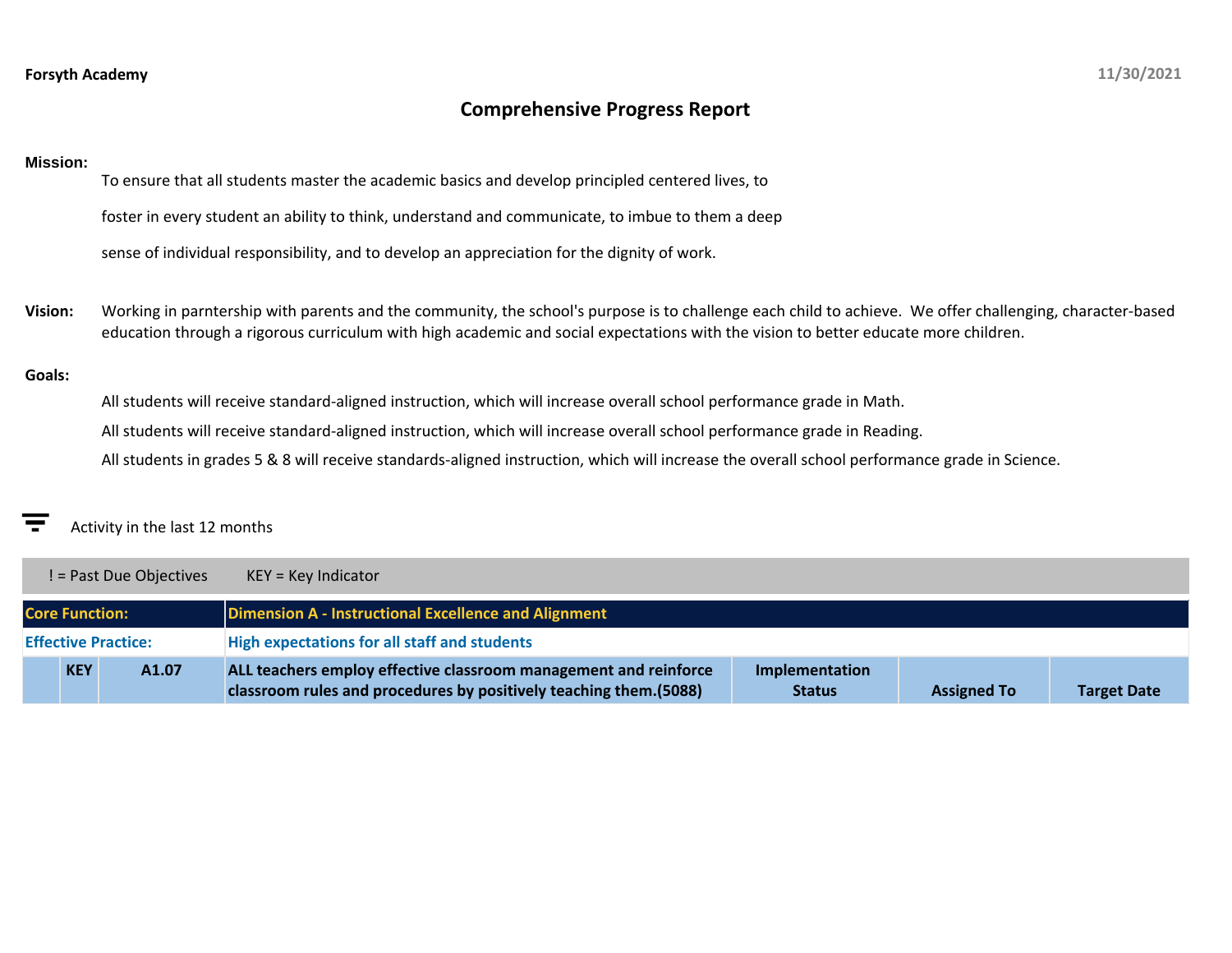| <b>Initial Assessment:</b> | Forsyth Academy requires all classroom teachers to implement a strong<br>classroom culture within the first 6 weeks of school. Observations are<br>conducted by all Deans to ensure teachers are meeting the basic<br>requirements, according to the NHA classroom Culture framework.<br>Ratings are entered into the Interactive classroom framework and used<br>to create ongoing coaching conversations for all teachers. This is done<br>with the first 6 weeks of school.<br>Evidence: Interactive Classroom Framework rubric | <b>Full Implementation</b><br>10/29/2021 |                    |                    |
|----------------------------|------------------------------------------------------------------------------------------------------------------------------------------------------------------------------------------------------------------------------------------------------------------------------------------------------------------------------------------------------------------------------------------------------------------------------------------------------------------------------------------------------------------------------------|------------------------------------------|--------------------|--------------------|
| <b>Core Function:</b>      | <b>Dimension A - Instructional Excellence and Alignment</b>                                                                                                                                                                                                                                                                                                                                                                                                                                                                        |                                          |                    |                    |
| <b>Effective Practice:</b> | <b>Curriculum and instructional alignment</b>                                                                                                                                                                                                                                                                                                                                                                                                                                                                                      |                                          |                    |                    |
| <b>KEY</b><br>A2.04        | Instructional Teams develop standards-aligned units of instruction for<br>each subject and grade level. (5094)                                                                                                                                                                                                                                                                                                                                                                                                                     | Implementation<br><b>Status</b>          | <b>Assigned To</b> | <b>Target Date</b> |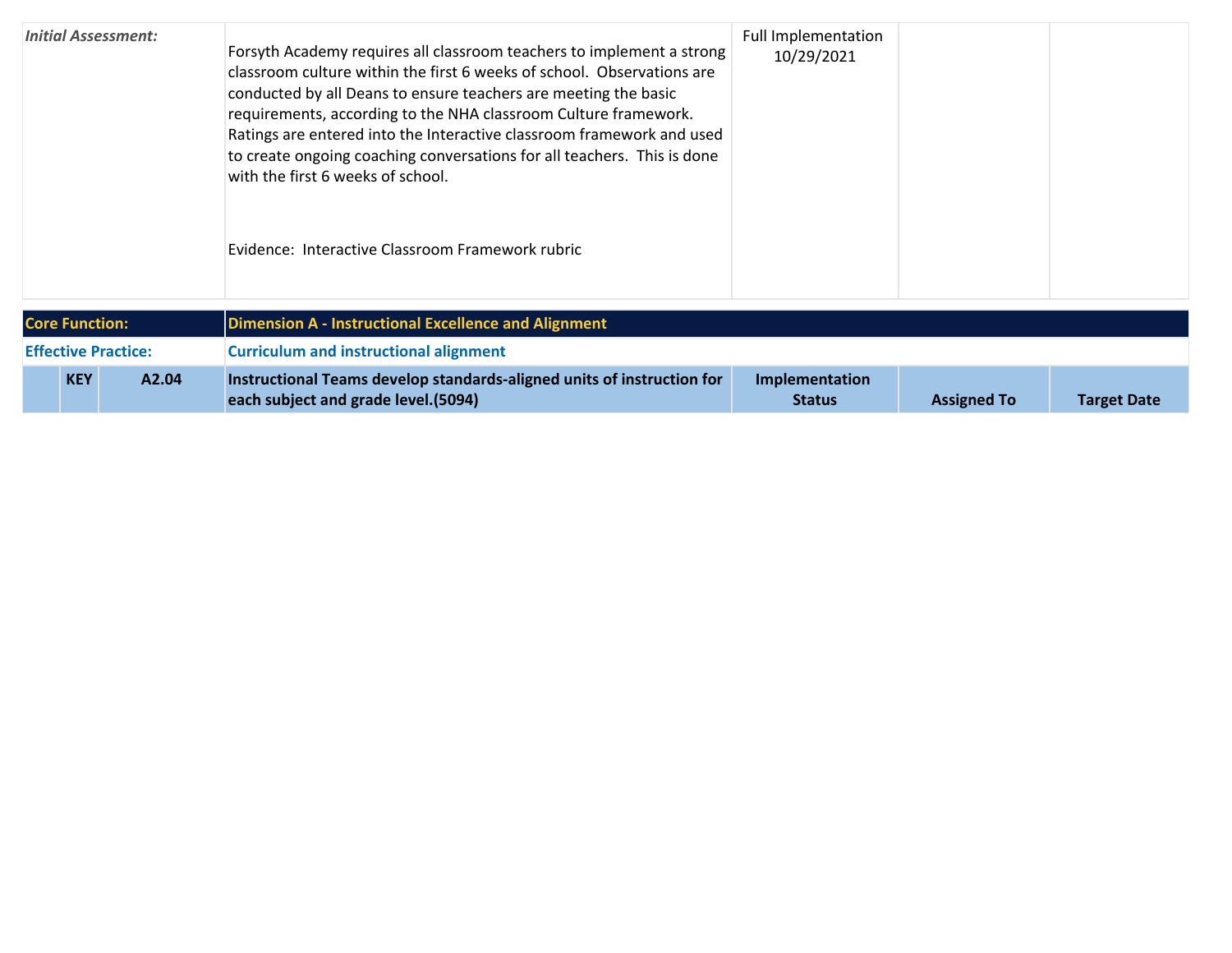#### *Initial Assessment:*

FA adopted and implemented a new Reading curriculum and structure for grades K-8 in the 2019-2020 School Year. Due to COVID, the school improvement Team voted to continue our implementation efforts in the 2020-2021 school year. This new structure was created to streamline and pace curriculum that aligns to the state standards and assessments. NC Check-ins and district common assessments are utilized to gauge mastery of the power standards. Teachers track mastery through small group workshop or Intervention block and formative assessments and make the necessary adjustments to pacing as needed. A lesson plan template (WHAT we are teaching) and script were created to aid teachers in keeping with pace, focus, and rigor. Teachers were provided common curriculum resources to use across grade levels. A lesson cycle (HOW we teach) breaks down the necessary time frame and structure of lesson for balanced literacy and math. Each lesson cycle has a differentiated component. Teachers use the workshop model to meet multiple tiered needs, based on data. Classroom intervention groups are fluid and modified as needed, based on data.

As an extension of our reading focus, Forsyth Academy has implemented in August 2019 a new component of the Literacy Block to incorporate mentor text in instruction and requiring teachers to model their thinking as good readers to students. Also, a skill focus anchor is presented as a visual to clarify learning.

To better support our English as a Second Language learners, teachers are provided texts and handbooks where English Language acquisition strategies are highlighted. Along with the handbooks, teachers are streamlining their lesson prepping process to include I Can statements and Language objectives to create a stronger foundation for language learners.

In grades 6-8, an Independent Reading structure has been introduced to build a love for reading, and build stronger reading stamina. Student conferencing with the Teacher will take place to aid in matching students to the correct Lexile reading level and check for comprehension.

For the 2020-2021 School year, Forsyth Academy followed the state's mclass implementation process in grades K-3. Teachers attended trainings at the start of the school year to gain a better understanding of how to use the data in adjusting their instruction and what resources at school and home should be utilized

### Limited Development 11/15/2018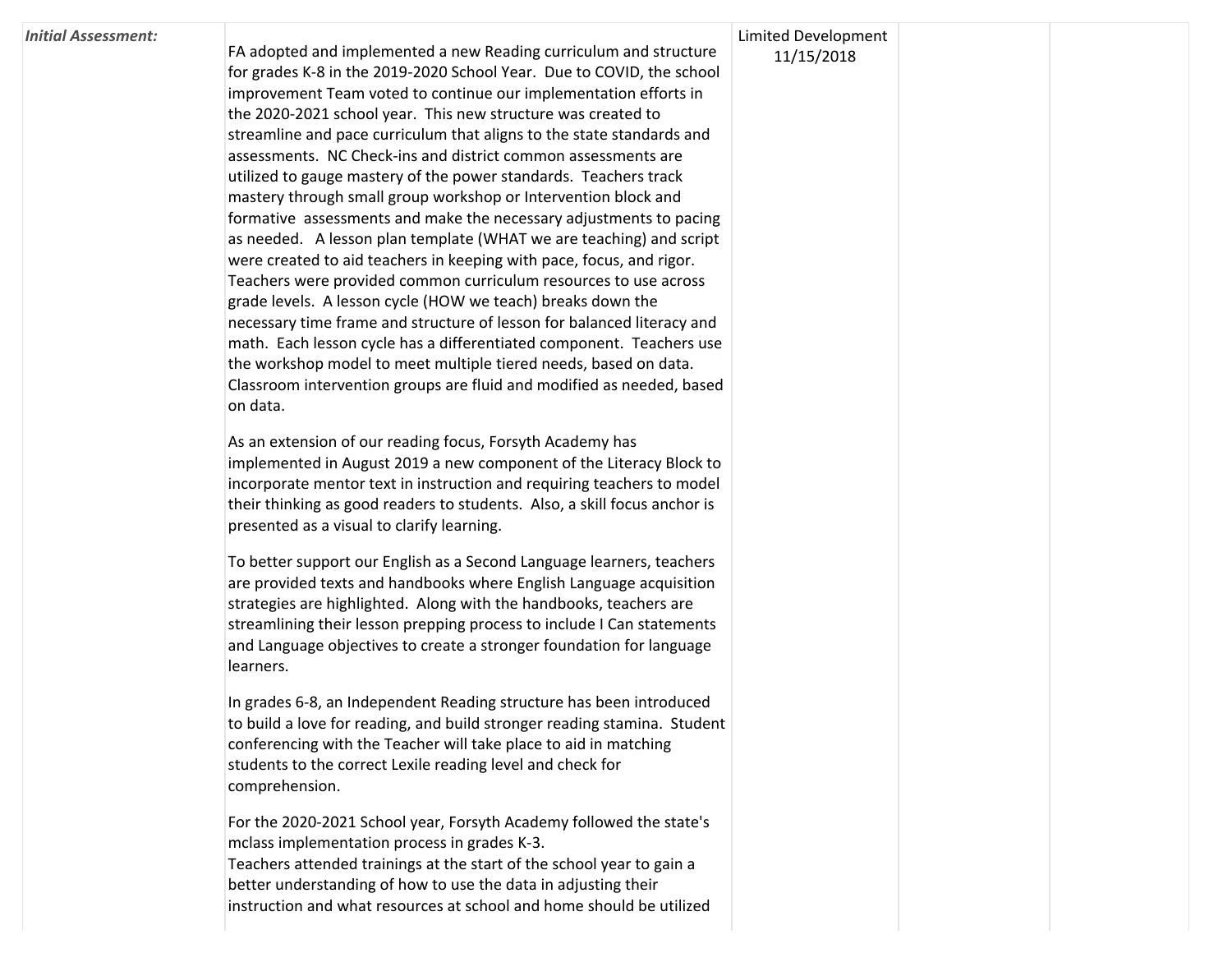|                                            | to meet those needs.<br>In August 2020, professional development was provided to teachers in<br>the following areas:<br><b>Read Aloud Structure</b><br>Lesson Prepping aligned to standards<br>$\bullet$<br><b>Independent Reading</b><br>Language Objectives<br>mclass (ORF assessment)                                                                                                                                                                            |                     |                            |            |
|--------------------------------------------|---------------------------------------------------------------------------------------------------------------------------------------------------------------------------------------------------------------------------------------------------------------------------------------------------------------------------------------------------------------------------------------------------------------------------------------------------------------------|---------------------|----------------------------|------------|
| <b>How it will look</b><br>when fully met: | Teachers & Interventionists will utilize a standards-tracking-mastery<br>template to track mastery of high power standards. This data will be<br>reviewed during O3s, monthly PLC meetings, and quarterly data dives.<br>Then action steps and changes to groups/pacing will occur. Evidence:<br>tracking template; assessment data; PLC/data minutes.<br>According to EOG data, our overall Reading proficiency and growth will<br>increase. Evidence: Ready data. |                     | <b>Kelsey Martin</b>       | 12/01/2021 |
| <b>Actions</b>                             |                                                                                                                                                                                                                                                                                                                                                                                                                                                                     | 4 of 5 (80%)        |                            |            |
|                                            | 10/24/19 Create a PLC meeting/training for teachers in grades K-5 to define the<br>What/How/Why structure of the Literacy block. Deans facilitated the<br>training, which included providing time to teachers for lesson prepping<br>of new structure. Deans also followed up with specific teachers to<br>model the process in the classroom with students.                                                                                                        | Complete 09/20/2019 | <b>Christy Harnsberger</b> | 09/20/2019 |
|                                            | Notes: Evidence: PLC Agenda                                                                                                                                                                                                                                                                                                                                                                                                                                         |                     |                            |            |
|                                            | 10/24/19 mclass parent letters where printed and given to staff to disperse<br>during Title I Curriculum Night and November teacher conferences.<br>This letter provides parents with a unique password to mclass<br>home/school connection. This allows students to practice curriculum at<br>home.                                                                                                                                                                | Complete 11/01/2019 | Mary Black                 | 11/01/2019 |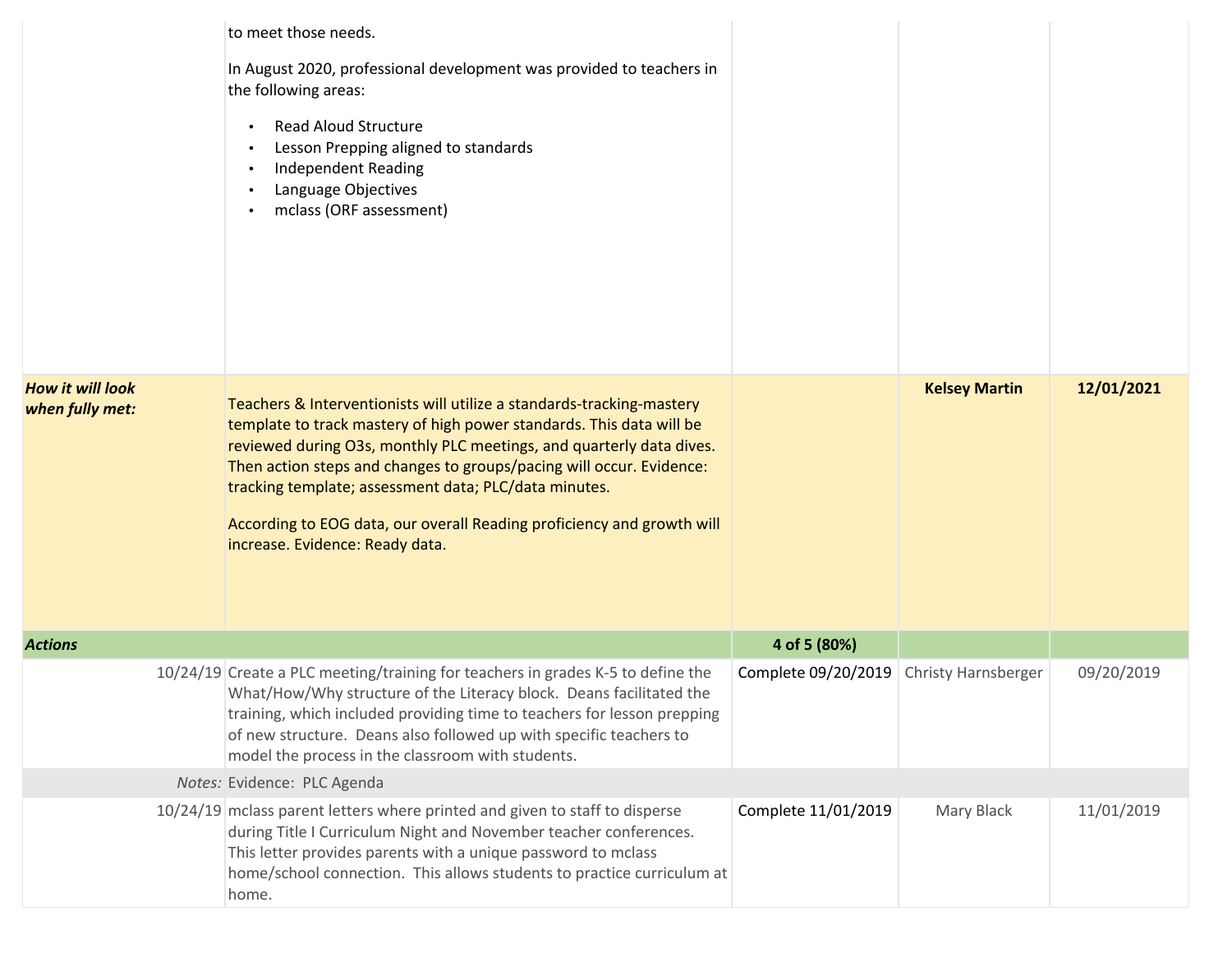|                            | Notes: Usage will be monitored through the Teacher Dashboard in mclass.                                                                                                                                                                                                                             |                     |                            |            |
|----------------------------|-----------------------------------------------------------------------------------------------------------------------------------------------------------------------------------------------------------------------------------------------------------------------------------------------------|---------------------|----------------------------|------------|
|                            | 1/31/19 Calendarized our assessment and data dives on the master calendar as<br>a priority.                                                                                                                                                                                                         | Complete 03/02/2020 | <b>Christy Harnsberger</b> | 02/08/2020 |
| Notes:                     |                                                                                                                                                                                                                                                                                                     |                     |                            |            |
|                            | 12/3/20 iReady parent letters where printed and given to staff to disperse<br>during Title I Curriculum Night and November teacher conferences.<br>This letter provides parents with a unique password to iReady<br>home/school connection. This allows students to practice curriculum at<br>home. | Complete 11/01/2020 | Christy Harnsberger        | 11/01/2020 |
|                            | Notes: Reports were physically sent home to sent who attended school for in-<br>person learning. Documents were mailed home to those families who<br>had a student that is attending school fully virtual for the 2020-2021<br>school year.                                                         |                     |                            |            |
|                            | 10/24/19 Once a month, reading teachers in grades 6-8 will conduct individual<br>student conference to review lexile matching and comprehension<br>progression.                                                                                                                                     |                     | <b>Kelsey Martin</b>       | 06/11/2022 |
|                            | Notes: Evidence: Conference log                                                                                                                                                                                                                                                                     |                     |                            |            |
| <b>Core Function:</b>      | <b>Dimension A - Instructional Excellence and Alignment</b>                                                                                                                                                                                                                                         |                     |                            |            |
| <b>Effective Practice:</b> | <b>Student support services</b>                                                                                                                                                                                                                                                                     |                     |                            |            |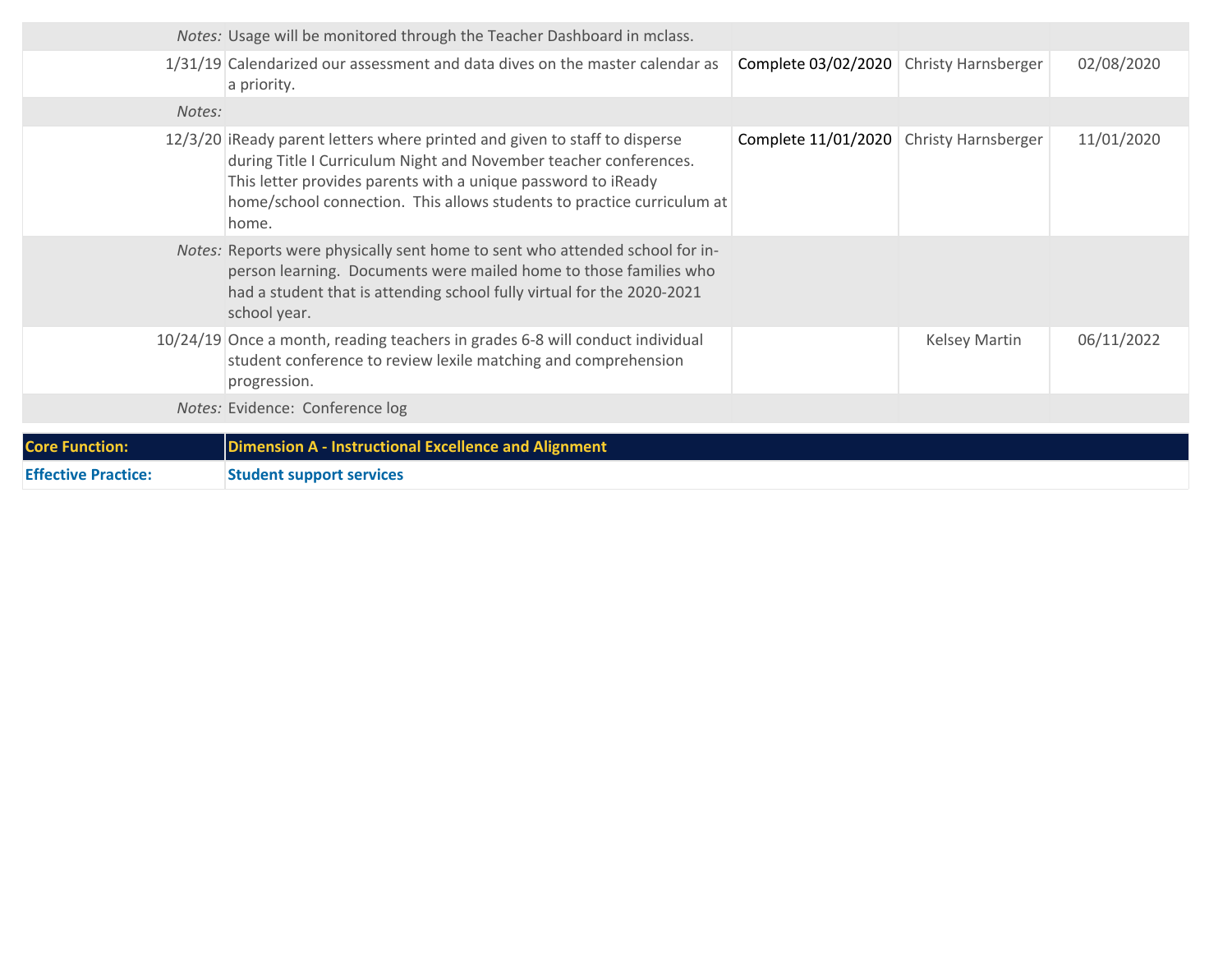| <b>KEY</b> | A4.01                      | The school implements a tiered instructional system that allows<br>teachers to deliver evidence-based instruction aligned with the<br>individual needs of students across all tiers.(5117)                                                                                                                                                                                                                                                                                                                                                                                                                                                                                                                   | Implementation<br><b>Status</b>   | <b>Assigned To</b> | <b>Target Date</b> |
|------------|----------------------------|--------------------------------------------------------------------------------------------------------------------------------------------------------------------------------------------------------------------------------------------------------------------------------------------------------------------------------------------------------------------------------------------------------------------------------------------------------------------------------------------------------------------------------------------------------------------------------------------------------------------------------------------------------------------------------------------------------------|-----------------------------------|--------------------|--------------------|
|            | <b>Initial Assessment:</b> | Over the past several years, tiered intervention has been a top priority.<br>MTSS and its supports have intensified our efforts. The school is<br>fortunate to have a Reading Specialists, At-risk Reading teacher, Math<br>Specialists, 4 full-time ELL teachers, 5 full-time SPED teachers, 4 full-<br>time Title I paras.                                                                                                                                                                                                                                                                                                                                                                                 | Limited Development<br>11/15/2018 |                    |                    |
|            |                            | Tier III students are typically referred to our MTSS process, with a 1/3<br>qualifying for SPED services. School data shows that as a school we<br>have a large Tier II population. These students are considered on the<br>'bubble', and typically served with Interventionists staff, as long with<br>differentiated classroom instruction.                                                                                                                                                                                                                                                                                                                                                                |                                   |                    |                    |
|            |                            | This current year, our goal is to address the learning loss that has<br>occurred due to COVID. Teachers are concentrating in the K-2<br>classrooms on comprehension focus skills in small groups based on<br>mclass data. In upper elementary and middle school, core instruction<br>has been strengthened through the use of the daily intervention block,<br>in addition to utilizing common assessment data to inform instruction.<br>A master schedule allows for streamlining of Interventionists to serve<br>our K-8 school and overall needs. For the 2020-2021 school year, the<br>master schedule was restructured to allow for a school-wide<br>intervention block for all students in grades K-8. |                                   |                    |                    |
|            |                            | FA works with a Curriculum & Instruction team. Monthly visits provides<br>observations and supports for teachers, in addition to instructional<br>coaching strategies for each Dean. Regional PD is offered multiple<br>times a year for strong collaboration amongst schools. New staff<br>attend various PD throughout the school year to increase their<br>knowledge of the procedures and structures of core instruction.                                                                                                                                                                                                                                                                                |                                   |                    |                    |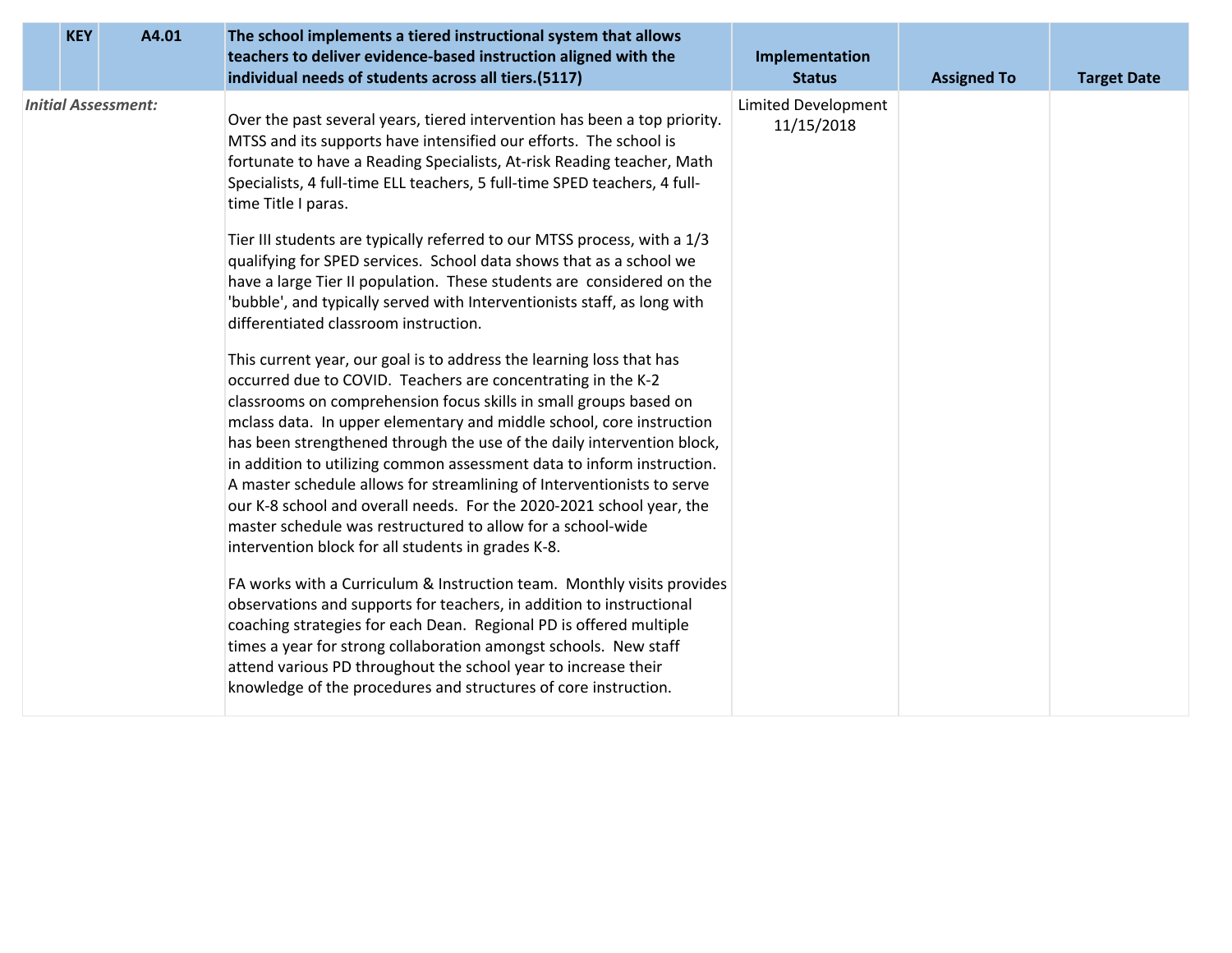| 1 of 5 (20%)<br>10/24/19 Reallocation of Title funding, allowed Forsyth Academy to transition our Complete 11/01/2019<br>11/01/2019<br>Sara Overman<br>part-time Title I paras to full-time status. This allows for greater service<br>ability through all K-8 grades. Deans reviewed the master schedule and<br>previous EOG data to determine which cohort of students required<br>additional support. Extensive training was provided to newly hired and<br>existing paraprofessionals to ensure consistency and clarity of Title I<br>roles.<br>Notes: Evidence: Paraprofessional schedule<br>10/24/19 Students in grades 4-8 will be assessed for Corrective Reading needs.<br>Mary Black<br>09/03/2022<br>The Reading Specialist will create groups and meet with them weekly to<br>improve their fluency and decoding needs.<br>Notes: Evidence: Weekly caseload completion & Data review<br>10/29/21 To align common language amongst all staff, Data Dive templates will<br>Emily Holman<br>09/30/2022<br>be structured around the MTSS framework. This will make the<br>language common to ensure that all staff gain knowledge of the MTSS<br>process, which will instill true stakeholder involvement.<br>Notes: Evidence: Data Dive Template<br>10/29/21 All Staff will be given an opportunity to conduct peer-to-peer<br>Timisha Davis<br>09/30/2022<br>observations across the building. This will allows teachers the<br>opportunity to recreate highly effective instructional practices in their<br>classroom and build stronger collaboration amongst teams.<br>Notes: Evidence: Calendarized observations for all teachers.<br>Mary Ellen Kitko<br>09/30/2022<br>10/29/21 Students who have 'graduated' out of intervention services will be<br>provided a 'certificate of completion'. This will help student motivation<br>and ownership for their learning.<br>Notes: Evidence: Certificate of Completion template. | <b>How it will look</b><br>when fully met: | Teachers will utilized Reading Mastery, guided reading, Math<br>numeracy, and common assessment data for core instruction and<br>intervention needs. Evidence: lesson plans, classroom observations,<br>formative and progress monitoring data.<br>Tiered groups will show growth on assessment data. Evidence:<br>formative and progress monitoring data. | <b>Jay Drab</b> | 10/31/2022 |
|---------------------------------------------------------------------------------------------------------------------------------------------------------------------------------------------------------------------------------------------------------------------------------------------------------------------------------------------------------------------------------------------------------------------------------------------------------------------------------------------------------------------------------------------------------------------------------------------------------------------------------------------------------------------------------------------------------------------------------------------------------------------------------------------------------------------------------------------------------------------------------------------------------------------------------------------------------------------------------------------------------------------------------------------------------------------------------------------------------------------------------------------------------------------------------------------------------------------------------------------------------------------------------------------------------------------------------------------------------------------------------------------------------------------------------------------------------------------------------------------------------------------------------------------------------------------------------------------------------------------------------------------------------------------------------------------------------------------------------------------------------------------------------------------------------------------------------------------------------------------------------------------------------------------------------------------|--------------------------------------------|------------------------------------------------------------------------------------------------------------------------------------------------------------------------------------------------------------------------------------------------------------------------------------------------------------------------------------------------------------|-----------------|------------|
|                                                                                                                                                                                                                                                                                                                                                                                                                                                                                                                                                                                                                                                                                                                                                                                                                                                                                                                                                                                                                                                                                                                                                                                                                                                                                                                                                                                                                                                                                                                                                                                                                                                                                                                                                                                                                                                                                                                                             | <b>Actions</b>                             |                                                                                                                                                                                                                                                                                                                                                            |                 |            |
|                                                                                                                                                                                                                                                                                                                                                                                                                                                                                                                                                                                                                                                                                                                                                                                                                                                                                                                                                                                                                                                                                                                                                                                                                                                                                                                                                                                                                                                                                                                                                                                                                                                                                                                                                                                                                                                                                                                                             |                                            |                                                                                                                                                                                                                                                                                                                                                            |                 |            |
|                                                                                                                                                                                                                                                                                                                                                                                                                                                                                                                                                                                                                                                                                                                                                                                                                                                                                                                                                                                                                                                                                                                                                                                                                                                                                                                                                                                                                                                                                                                                                                                                                                                                                                                                                                                                                                                                                                                                             |                                            |                                                                                                                                                                                                                                                                                                                                                            |                 |            |
|                                                                                                                                                                                                                                                                                                                                                                                                                                                                                                                                                                                                                                                                                                                                                                                                                                                                                                                                                                                                                                                                                                                                                                                                                                                                                                                                                                                                                                                                                                                                                                                                                                                                                                                                                                                                                                                                                                                                             |                                            |                                                                                                                                                                                                                                                                                                                                                            |                 |            |
|                                                                                                                                                                                                                                                                                                                                                                                                                                                                                                                                                                                                                                                                                                                                                                                                                                                                                                                                                                                                                                                                                                                                                                                                                                                                                                                                                                                                                                                                                                                                                                                                                                                                                                                                                                                                                                                                                                                                             |                                            |                                                                                                                                                                                                                                                                                                                                                            |                 |            |
|                                                                                                                                                                                                                                                                                                                                                                                                                                                                                                                                                                                                                                                                                                                                                                                                                                                                                                                                                                                                                                                                                                                                                                                                                                                                                                                                                                                                                                                                                                                                                                                                                                                                                                                                                                                                                                                                                                                                             |                                            |                                                                                                                                                                                                                                                                                                                                                            |                 |            |
|                                                                                                                                                                                                                                                                                                                                                                                                                                                                                                                                                                                                                                                                                                                                                                                                                                                                                                                                                                                                                                                                                                                                                                                                                                                                                                                                                                                                                                                                                                                                                                                                                                                                                                                                                                                                                                                                                                                                             |                                            |                                                                                                                                                                                                                                                                                                                                                            |                 |            |
|                                                                                                                                                                                                                                                                                                                                                                                                                                                                                                                                                                                                                                                                                                                                                                                                                                                                                                                                                                                                                                                                                                                                                                                                                                                                                                                                                                                                                                                                                                                                                                                                                                                                                                                                                                                                                                                                                                                                             |                                            |                                                                                                                                                                                                                                                                                                                                                            |                 |            |
|                                                                                                                                                                                                                                                                                                                                                                                                                                                                                                                                                                                                                                                                                                                                                                                                                                                                                                                                                                                                                                                                                                                                                                                                                                                                                                                                                                                                                                                                                                                                                                                                                                                                                                                                                                                                                                                                                                                                             |                                            |                                                                                                                                                                                                                                                                                                                                                            |                 |            |
|                                                                                                                                                                                                                                                                                                                                                                                                                                                                                                                                                                                                                                                                                                                                                                                                                                                                                                                                                                                                                                                                                                                                                                                                                                                                                                                                                                                                                                                                                                                                                                                                                                                                                                                                                                                                                                                                                                                                             |                                            |                                                                                                                                                                                                                                                                                                                                                            |                 |            |
|                                                                                                                                                                                                                                                                                                                                                                                                                                                                                                                                                                                                                                                                                                                                                                                                                                                                                                                                                                                                                                                                                                                                                                                                                                                                                                                                                                                                                                                                                                                                                                                                                                                                                                                                                                                                                                                                                                                                             |                                            |                                                                                                                                                                                                                                                                                                                                                            |                 |            |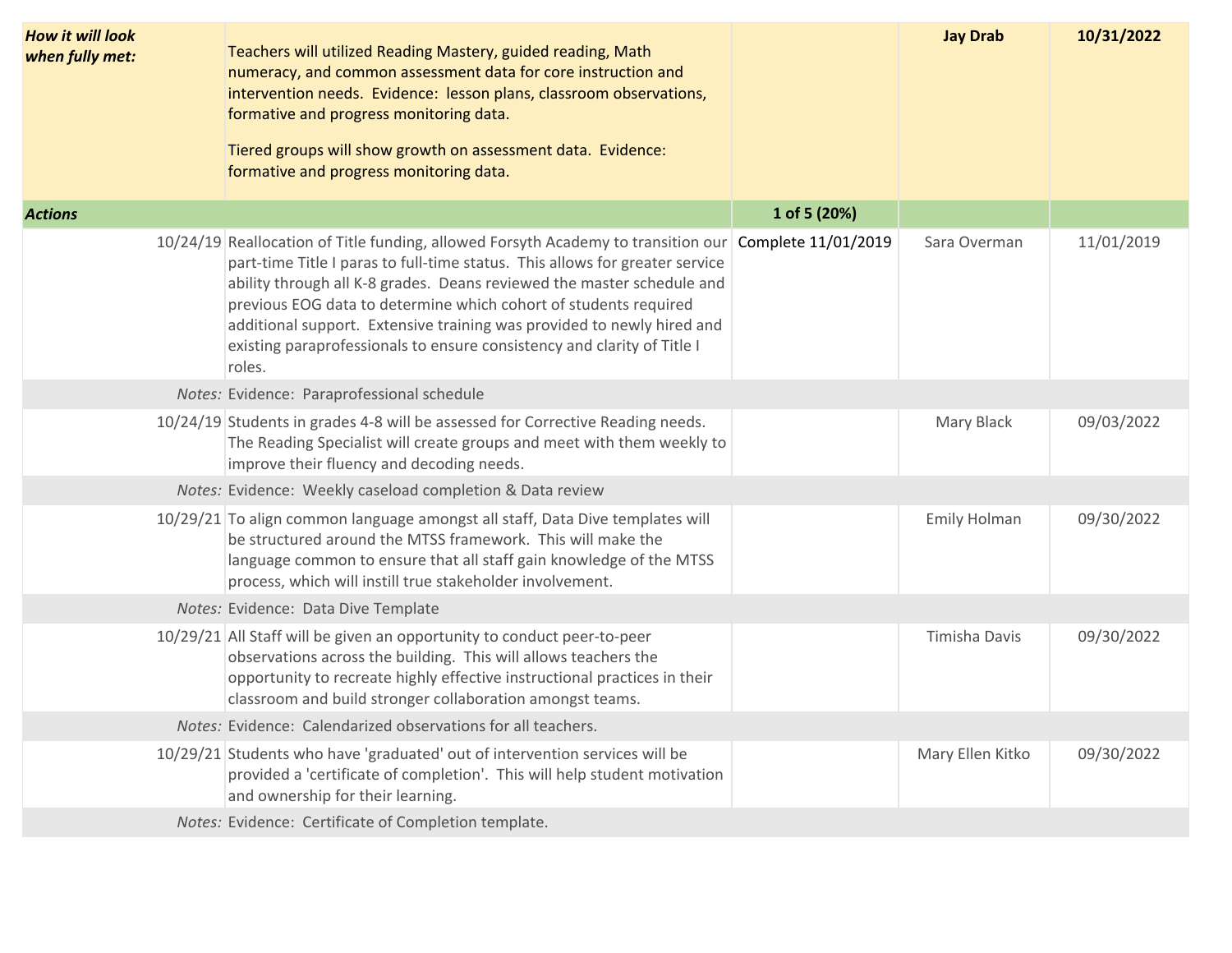|                | <b>KEY</b>                                 | A4.06                      | ALL teachers are attentive to students' emotional states, guide<br>students in managing their emotions, and arrange for supports and<br>interventions when necessary.(5124)                                                                                                                                                                                                                                                                                                                                                                                        | Implementation<br><b>Status</b>          | <b>Assigned To</b>   | <b>Target Date</b> |
|----------------|--------------------------------------------|----------------------------|--------------------------------------------------------------------------------------------------------------------------------------------------------------------------------------------------------------------------------------------------------------------------------------------------------------------------------------------------------------------------------------------------------------------------------------------------------------------------------------------------------------------------------------------------------------------|------------------------------------------|----------------------|--------------------|
|                |                                            | <b>Initial Assessment:</b> | In alignment with NC compliance, Forsyth Academy created a Social<br>Emotional Learning and School Mental Health plan for the 2021-2022<br>school year.                                                                                                                                                                                                                                                                                                                                                                                                            | <b>Limited Development</b><br>10/29/2021 |                      |                    |
|                | <b>How it will look</b><br>when fully met: |                            | Vision: Create and support a safe and compassionate environment<br>where both students and adults can be successful. Our mission is to<br>create an environment that addresses the needs of students in holistic<br>ways, taking into account their relationships, self-regulation, academic<br>competence, and physical and emotional well-being.<br>Evidence: discipline records; academic records; social contracts; needs<br>assessment results; screener results; SEL group schedules; mental<br>health screeners; Social worker case load schedule; surveys. |                                          | <b>Megan Borders</b> | 09/30/2022         |
| <b>Actions</b> |                                            |                            |                                                                                                                                                                                                                                                                                                                                                                                                                                                                                                                                                                    | 0 of $9(0%)$                             |                      |                    |
|                |                                            |                            | 10/29/21 Needs Assessment:<br>The PSU utilized the SHAPE assessment to provide an overview of areas<br>of strength and needs within the school unit. The results of the SHAPE<br>assessment were then utilized to determine areas of strength/need.<br><b>Strength Areas:</b><br>--MTSS Teaming<br>--Needs Assessment/Resource Mapping<br>--Mental Health Screening<br>--Tiers 2/3 Early Intervention and Treatment<br>Areas of Need:<br>--Tier 1 Mental Health Promotion<br>--Funding and Sustainability<br>--Impact (track and documenting)                      |                                          | <b>Megan Borders</b> | 09/30/2022         |
|                |                                            |                            | Notes: Evidence: SHAPE Assessment results                                                                                                                                                                                                                                                                                                                                                                                                                                                                                                                          |                                          |                      |                    |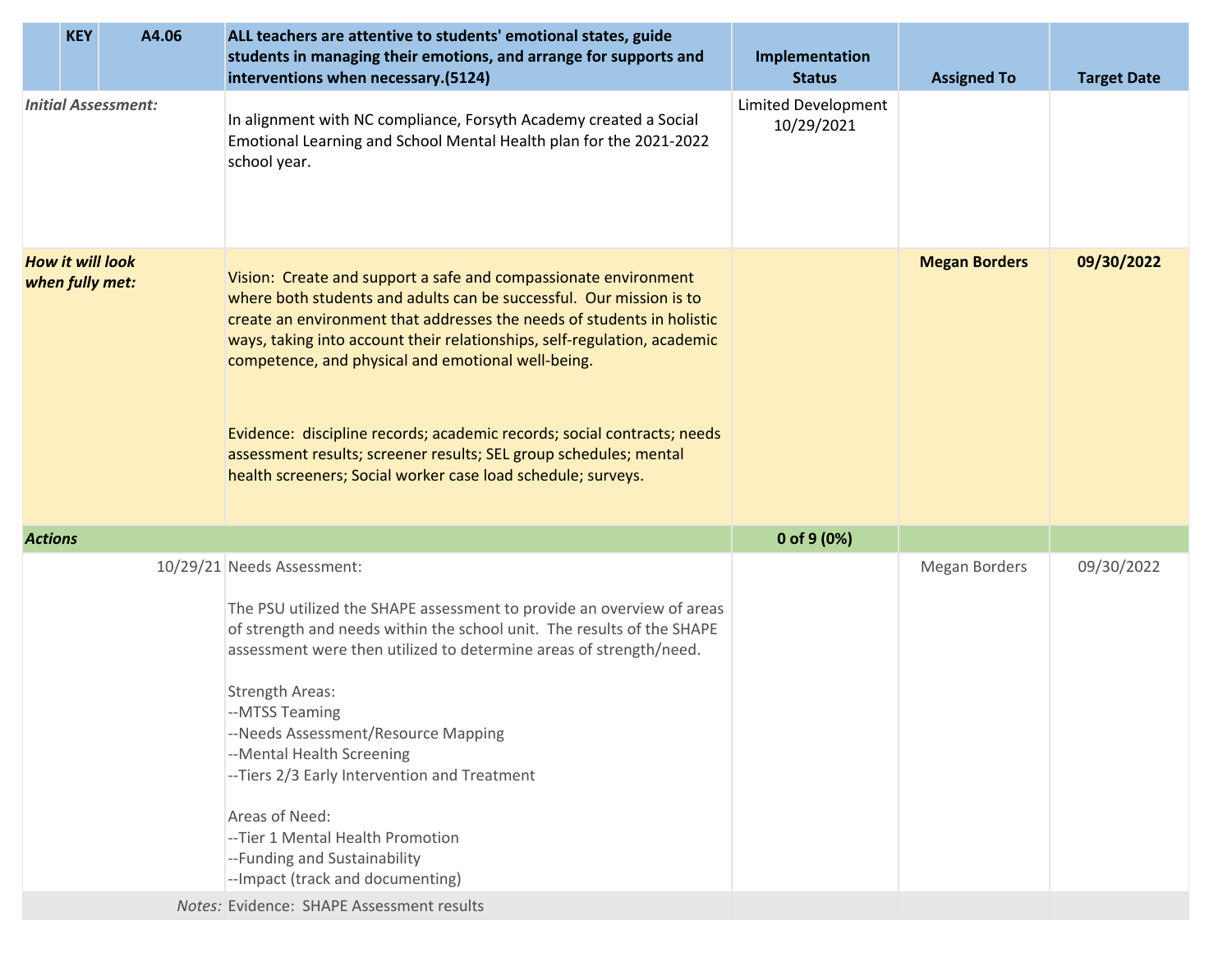| 10/29/21 Universal Prevention:<br>Administrative team, MTSS coordinator, Safety Specialist, and Social<br>Worker participated in NHA "Responding to and Assessing Self-<br>Harm/Suicidality" training. Administrative team and social worker have<br>trained t use 'Modified Scale for Ideation' by Miller et. al. All staff<br>participated in Say Something Anonymous Reporting System training<br>and reporting process. Moral Focus curriculum and Behave with Care<br>program was reviewed for effectiveness and adjusted to include<br>integration of MH/SEL information and concepts, specifically into<br>health curriculum as part of PE class. Staff participated in 6 hours of<br>social/emotional training in preparation for the 2021-2022 school year<br>needs. Social Workers will facilitate ongoing SEL/MH conversations at<br>faculty meetings and provide resources to restorative practices,<br>mindfulness, homelessness, etc. | <b>Wendy Barajas</b> | 09/30/2022 |
|-----------------------------------------------------------------------------------------------------------------------------------------------------------------------------------------------------------------------------------------------------------------------------------------------------------------------------------------------------------------------------------------------------------------------------------------------------------------------------------------------------------------------------------------------------------------------------------------------------------------------------------------------------------------------------------------------------------------------------------------------------------------------------------------------------------------------------------------------------------------------------------------------------------------------------------------------------|----------------------|------------|
| Notes: Evidence: Wellness plan; "Responding to and Assessing Self-<br>Harm/Suicidality" Guidebook; Miller et al. "Modified Scale for<br>Ideation"; Social Worker powerpoint presentation/Handouts.                                                                                                                                                                                                                                                                                                                                                                                                                                                                                                                                                                                                                                                                                                                                                  |                      |            |
| 10/29/21 Universal Prevention:<br>During the first 4 weeks of school, staff will be consulted to identify<br>students who are struggling socially or emotionally. Social worker and<br>admin staff will work with families and employ more advanced<br>screening if needed. The NHA "Responding to and Assessing Self<br>Harm/Suicidality" guide and assessment will also be used for more in-<br>depth identification of student needs. Results will be reviewed by<br>Admin and Social Workers. Groups will be created based on need and<br>students will meet with a social worker once a week and be provided<br>with resources/strategies.                                                                                                                                                                                                                                                                                                     | Megan Borders        | 09/30/2022 |
| Notes: Evidence: SEL/MH groups and calendarization of groups                                                                                                                                                                                                                                                                                                                                                                                                                                                                                                                                                                                                                                                                                                                                                                                                                                                                                        |                      |            |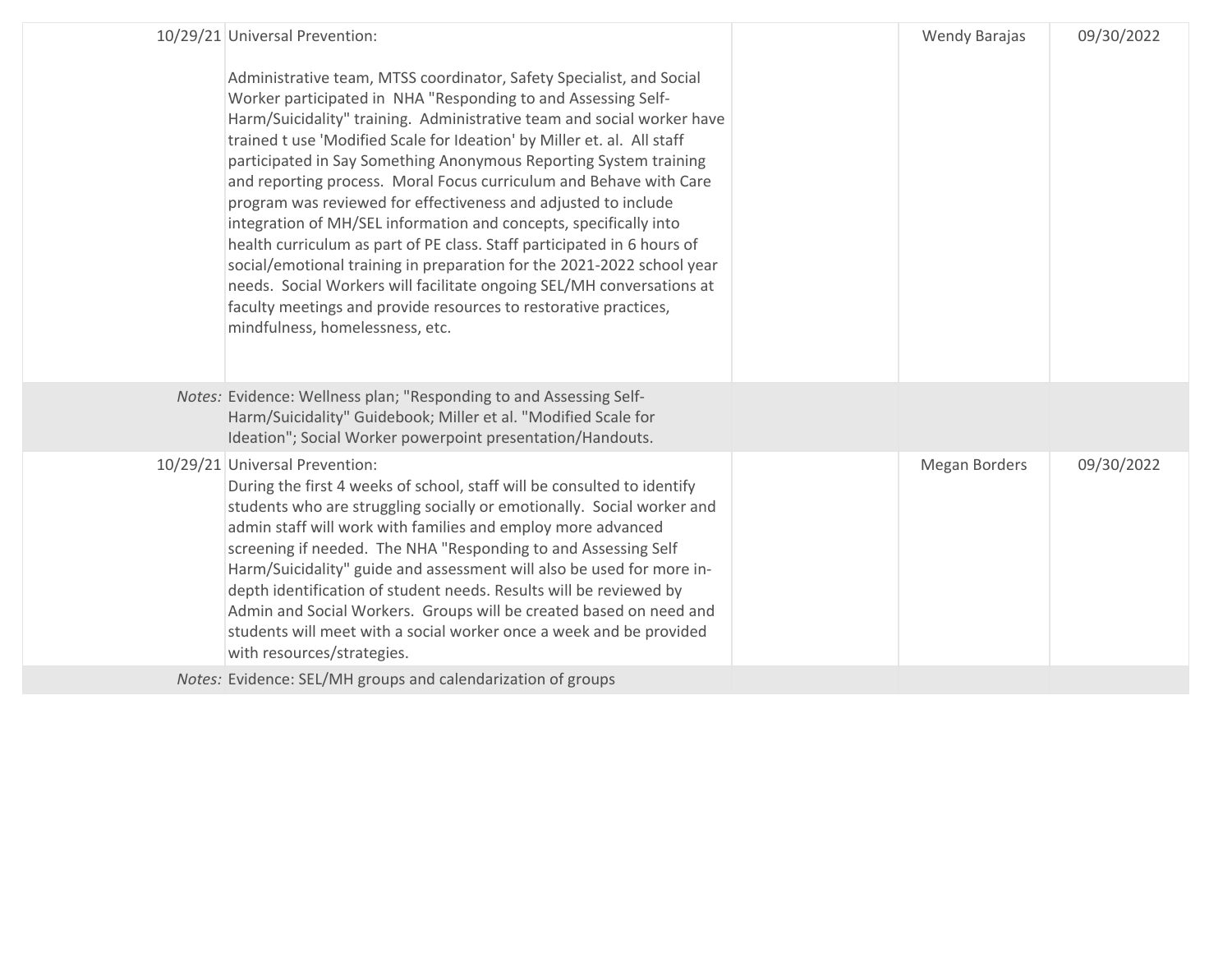| 10/29/21 Early Intervention:<br>Students will be identified for SEL/MH assistance through the universal<br>screener. Groups will be progress monitored once a quarter to<br>determine mastery. Staff are encouraged to continue referring<br>students requiring SEL/MH assistance throughout the quarter, in<br>addition to providing ongoing feedback in weekly O3s regarding<br>successes. Parents will be notified for any severe ongoing SEL/MH<br>concerns, resulting in creating a plan for the use of outside resources.<br>Use of coping skills will be utilized through out the building to equip<br>students for high success (mindfulness, deep breathing, de-escalation<br>techniques). A crisis intervention team is created which responds to all<br>crisis situations, including SEL/MH needs, and appropriate training is<br>provided annually. Annual review of policies, practices and personnel<br>by crisis intervention team will take place over the summer to review<br>data (SEL/MH intervention progress monitoring, discipline data, etc.),<br>existing interventions, and any further professional development<br>needs. | <b>Wendy Barajas</b> | 09/30/2022 |
|-----------------------------------------------------------------------------------------------------------------------------------------------------------------------------------------------------------------------------------------------------------------------------------------------------------------------------------------------------------------------------------------------------------------------------------------------------------------------------------------------------------------------------------------------------------------------------------------------------------------------------------------------------------------------------------------------------------------------------------------------------------------------------------------------------------------------------------------------------------------------------------------------------------------------------------------------------------------------------------------------------------------------------------------------------------------------------------------------------------------------------------------------------|----------------------|------------|
| Notes: Evidence: School Handbook; Zones of Regulation; Behavior<br>Intervention Plans; Special Education Evaluation Review (SEER);<br>Crisis/Emergency Plan                                                                                                                                                                                                                                                                                                                                                                                                                                                                                                                                                                                                                                                                                                                                                                                                                                                                                                                                                                                         |                      |            |
| 10/29/21 Referral, Treatment, Re-Entry:<br>School staff will review current community connections (fire, police,<br>mental health collaborative) and increase/strengthen partnerships as<br>needed. Plan will be uploaded to the school website for parents of<br>access resources. Universal screener implementation will increase<br>access to supports and resources. Leadership/social workers will<br>partner to review process for school-based services. School staff will<br>communicate and collaborate with high Schools and other community<br>agencies to develop transition plans for students who are experiencing<br>MH/SEL in school. Reentry conference with all stakeholders will take<br>place to gather and plan for next steps and placement of Interventions<br>and support that may be needed upon reentry.                                                                                                                                                                                                                                                                                                                  | Wendy Barajas        | 09/30/2022 |
| Notes: Evidence: SEL/MH Plan                                                                                                                                                                                                                                                                                                                                                                                                                                                                                                                                                                                                                                                                                                                                                                                                                                                                                                                                                                                                                                                                                                                        |                      |            |
| 10/29/21 Staffing Ratios:<br>Forsyth Academy has secured 2 social workers, who both are full-time.<br>One social worker also works with SPED caseloads and provides service<br>time.                                                                                                                                                                                                                                                                                                                                                                                                                                                                                                                                                                                                                                                                                                                                                                                                                                                                                                                                                                | Wendy Barajas        | 09/30/2022 |
| Notes: Evidence: Staff Roster                                                                                                                                                                                                                                                                                                                                                                                                                                                                                                                                                                                                                                                                                                                                                                                                                                                                                                                                                                                                                                                                                                                       |                      |            |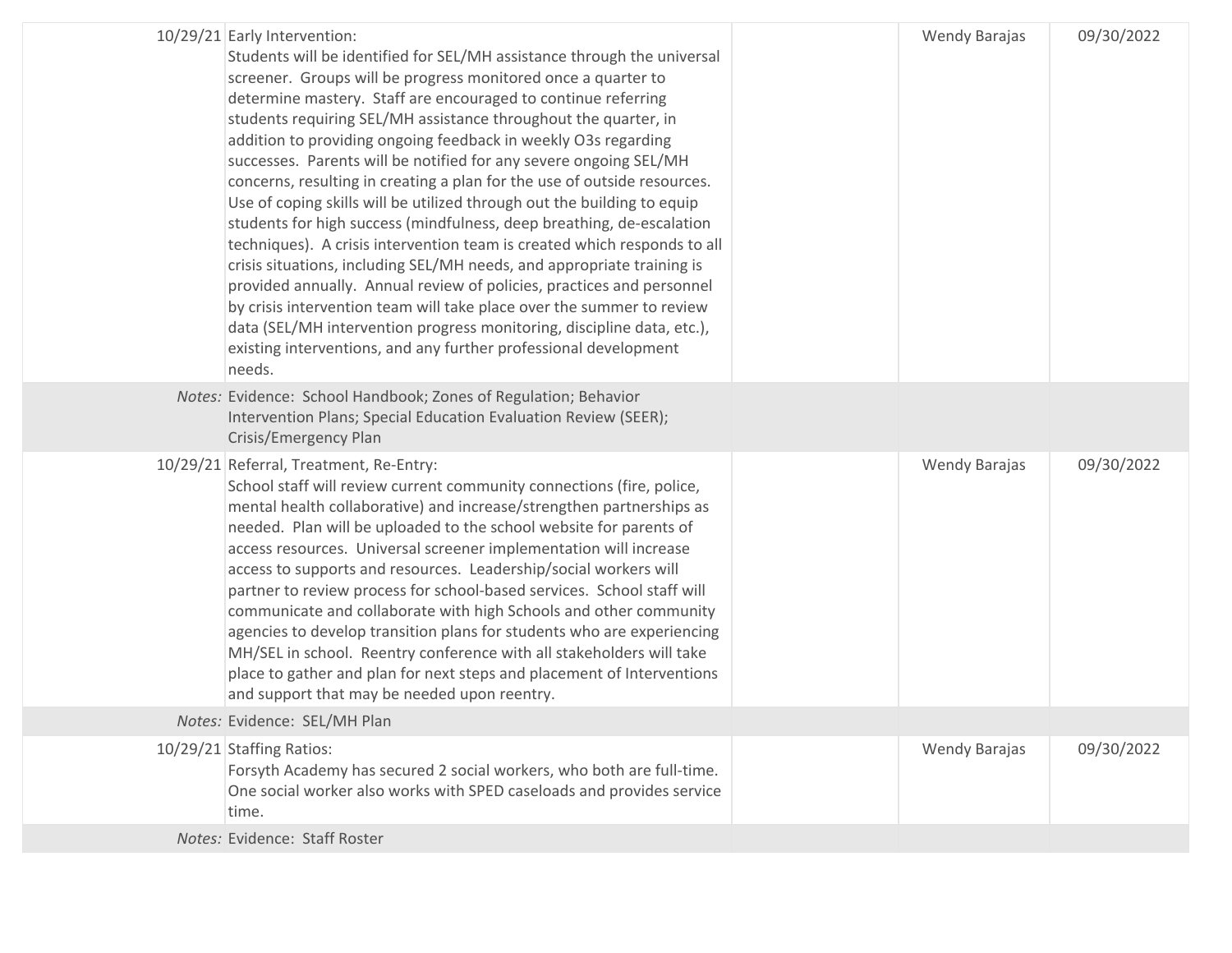| 10/29/21 Memorandum of Understanding:<br>School will ensure a third-party consent form in place for any scholars<br>who we become aware are engaged in treatment with service<br>providers.                                                                                                | Megan Borders | 09/30/2022 |
|--------------------------------------------------------------------------------------------------------------------------------------------------------------------------------------------------------------------------------------------------------------------------------------------|---------------|------------|
| Notes: Evidence: Third-Party Consent Form Template                                                                                                                                                                                                                                         |               |            |
| 10/29/21 Suicide Risk Referral Protocol:<br>The NHA Suicide/Self-Harm screener will be used as a universal<br>screener to identify students who may be at risk for self-harm. The<br>Suicide Risk Form is included in the Responding to and Assessing Self-<br>Harm/Suicidality guidebook. | Megan Borders | 09/30/2022 |
| Notes: Evidence: NHA "Responding to and Assessing Self-Harm/Suicidality"<br>Guidebook.                                                                                                                                                                                                     |               |            |
| 10/29/21 Stakeholder Engagement:<br>The SEL/MH plan will be shared with the following groups--<br>--Board of Directors<br>--Parent Feedback Committee<br>--Full Parent body during Wellness Plan presentation at Title I night<br>event<br>--Post plan to school website                   | Wendy Barajas | 09/30/2022 |
| Notes: Evidence: Board minutes; Title I powerpoint presentation                                                                                                                                                                                                                            |               |            |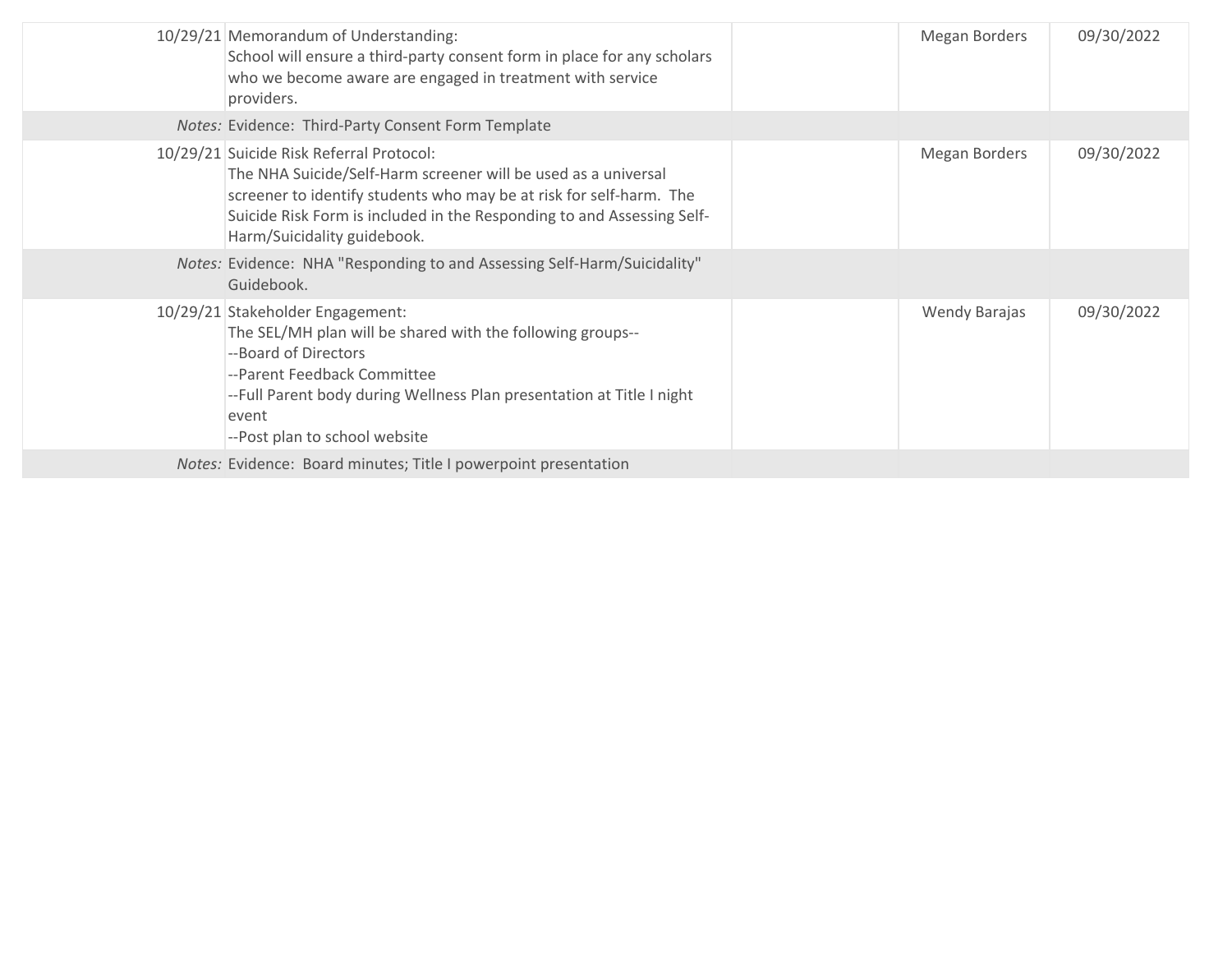|                | <b>KEY</b>                                 | A4.16                      | The school develops and implements consistent, intentional, and on-<br>going plans to support student transitions for grade-to-grade and<br>level-to-level.(5134)                                                                                                                                                                                                                                                                                                                                                                                                                                                                                                                                                                                                                                            | Implementation<br><b>Status</b>          | <b>Assigned To</b>   | <b>Target Date</b> |
|----------------|--------------------------------------------|----------------------------|--------------------------------------------------------------------------------------------------------------------------------------------------------------------------------------------------------------------------------------------------------------------------------------------------------------------------------------------------------------------------------------------------------------------------------------------------------------------------------------------------------------------------------------------------------------------------------------------------------------------------------------------------------------------------------------------------------------------------------------------------------------------------------------------------------------|------------------------------------------|----------------------|--------------------|
|                |                                            | <b>Initial Assessment:</b> | Forsyth Academy intentionally sets aside times for students to<br>transition to various grade bands. This is done in the form of<br>orientations for each group. Kinder camp is provided to all students<br>entering into kindergarten It is a week long camp that provides and<br>assesses kinder readiness skills. Each year, Forsyth Academy also hosts<br>a 6th grade orientation that provides students with the opportunities to<br>experience middle school prior to all students starting. A focus on<br>organizational skills and social skills is a priority. 8th grade students are<br>provided an opportunity to participate in a high school registration<br>night. Focus area is on completing the necessary paperwork, meeting<br>high school counselor, and ask questions regarding courses. | Limited Development<br>10/29/2021        |                      |                    |
|                | <b>How it will look</b><br>when fully met: |                            | Students will be better prepared socially, emotionally, and procedurally<br>for their upcoming transition. A focus for each group will be on<br>providing them the necessary skills to be successful (organization,<br>social, emotional). Attendance will be kept for each orientation and a<br>survey provided upon completion.                                                                                                                                                                                                                                                                                                                                                                                                                                                                            |                                          | <b>Nisa McMillan</b> | 09/30/2022         |
| <b>Actions</b> |                                            |                            |                                                                                                                                                                                                                                                                                                                                                                                                                                                                                                                                                                                                                                                                                                                                                                                                              | 0 of 2 (0%)                              |                      |                    |
|                |                                            |                            | 10/29/21 Agendas will be created for each orientation outlining how<br>social/emotional, organizational and procedural strategies will be<br>addressed.                                                                                                                                                                                                                                                                                                                                                                                                                                                                                                                                                                                                                                                      |                                          | Timisha Davis        | 09/30/2022         |
|                |                                            |                            | Notes: Evidence: Sample agenda items.                                                                                                                                                                                                                                                                                                                                                                                                                                                                                                                                                                                                                                                                                                                                                                        |                                          |                      |                    |
|                |                                            |                            | 10/29/21 Survey will be created for each orientation requesting stakeholder<br>feedback.                                                                                                                                                                                                                                                                                                                                                                                                                                                                                                                                                                                                                                                                                                                     |                                          | Timisha Davis        | 09/30/2022         |
|                |                                            |                            | Notes: Evidence: survey                                                                                                                                                                                                                                                                                                                                                                                                                                                                                                                                                                                                                                                                                                                                                                                      |                                          |                      |                    |
|                | <b>Core Function:</b>                      |                            | <b>Dimension B - Leadership Capacity</b>                                                                                                                                                                                                                                                                                                                                                                                                                                                                                                                                                                                                                                                                                                                                                                     |                                          |                      |                    |
|                |                                            | <b>Effective Practice:</b> | <b>Strategic planning, mission, and vision</b>                                                                                                                                                                                                                                                                                                                                                                                                                                                                                                                                                                                                                                                                                                                                                               |                                          |                      |                    |
|                | <b>KEY</b>                                 | <b>B1.01</b>               | The LEA has an LEA Support & Improvement Team.(5135)                                                                                                                                                                                                                                                                                                                                                                                                                                                                                                                                                                                                                                                                                                                                                         | Implementation<br><b>Status</b>          | <b>Assigned To</b>   | <b>Target Date</b> |
|                |                                            | <b>Initial Assessment:</b> | Governing School Board Meetings are scheduled throughout the school<br>year, with 7 members present. Progress towards academic and charter<br>goals and action steps are reviewed at each meeting.                                                                                                                                                                                                                                                                                                                                                                                                                                                                                                                                                                                                           | <b>Limited Development</b><br>12/03/2020 |                      |                    |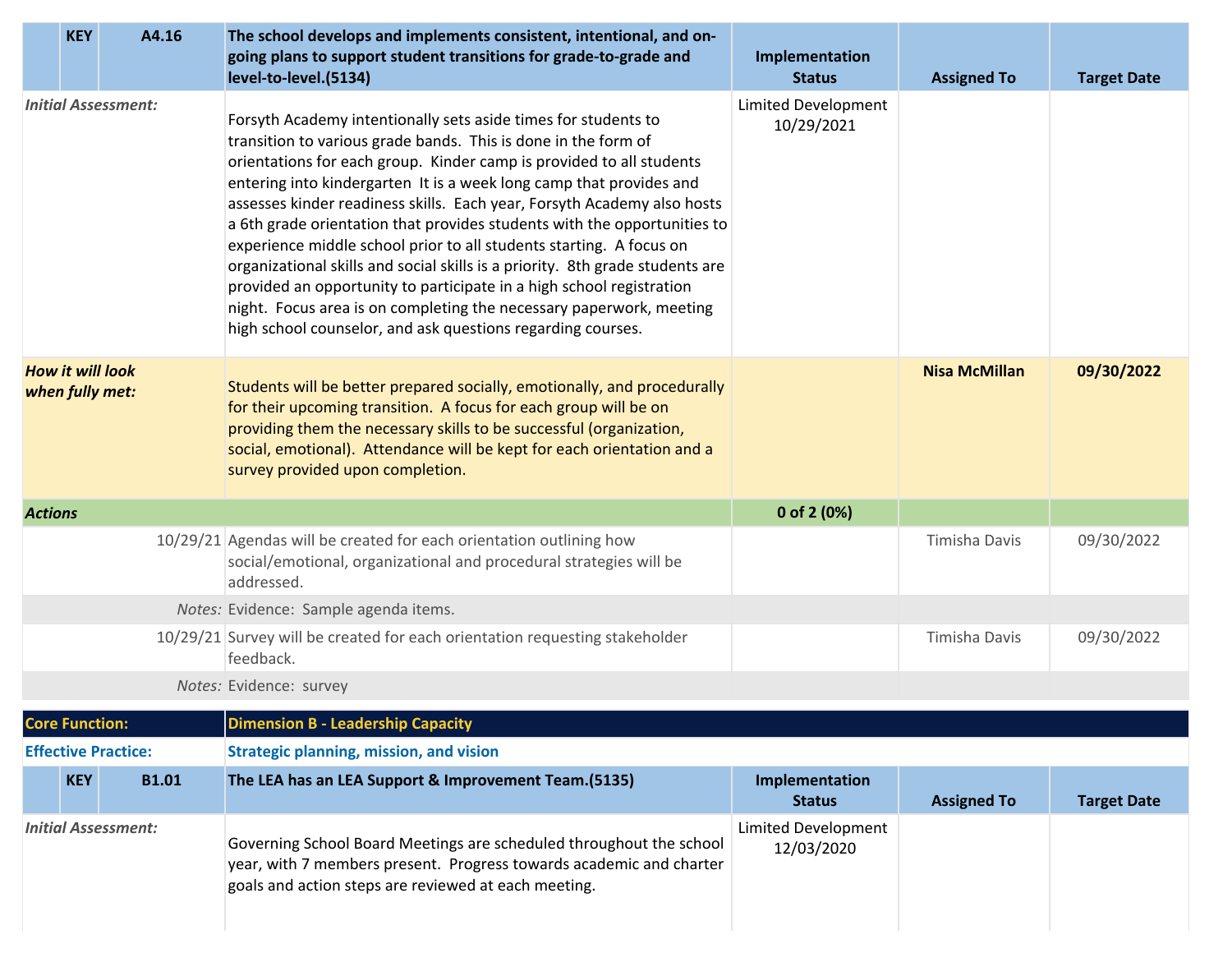| Secretary--Taylor Strassburg<br>Treasurer--Martin Majorel<br>Director--Tiffany Spainhour |                                                            |  |  |
|------------------------------------------------------------------------------------------|------------------------------------------------------------|--|--|
|                                                                                          |                                                            |  |  |
|                                                                                          |                                                            |  |  |
|                                                                                          |                                                            |  |  |
| Vice President--Carmen Palmer                                                            |                                                            |  |  |
| President--Dr. Derrick Boone                                                             |                                                            |  |  |
| <b>School Board Members are:</b>                                                         |                                                            |  |  |
|                                                                                          |                                                            |  |  |
|                                                                                          |                                                            |  |  |
| April 5th, 2021                                                                          |                                                            |  |  |
| March 8th, 2021                                                                          |                                                            |  |  |
| February 8th, 2021                                                                       |                                                            |  |  |
| January 11th, 2021                                                                       |                                                            |  |  |
| December 14th, 2021                                                                      |                                                            |  |  |
| November 9th, 2021                                                                       |                                                            |  |  |
| October 12th, 2021                                                                       |                                                            |  |  |
| September 7th, 2021                                                                      |                                                            |  |  |
| August 4th, 2021                                                                         |                                                            |  |  |
|                                                                                          | Dates of Meetings are:<br>May 10th, 2021<br>June 7th, 2021 |  |  |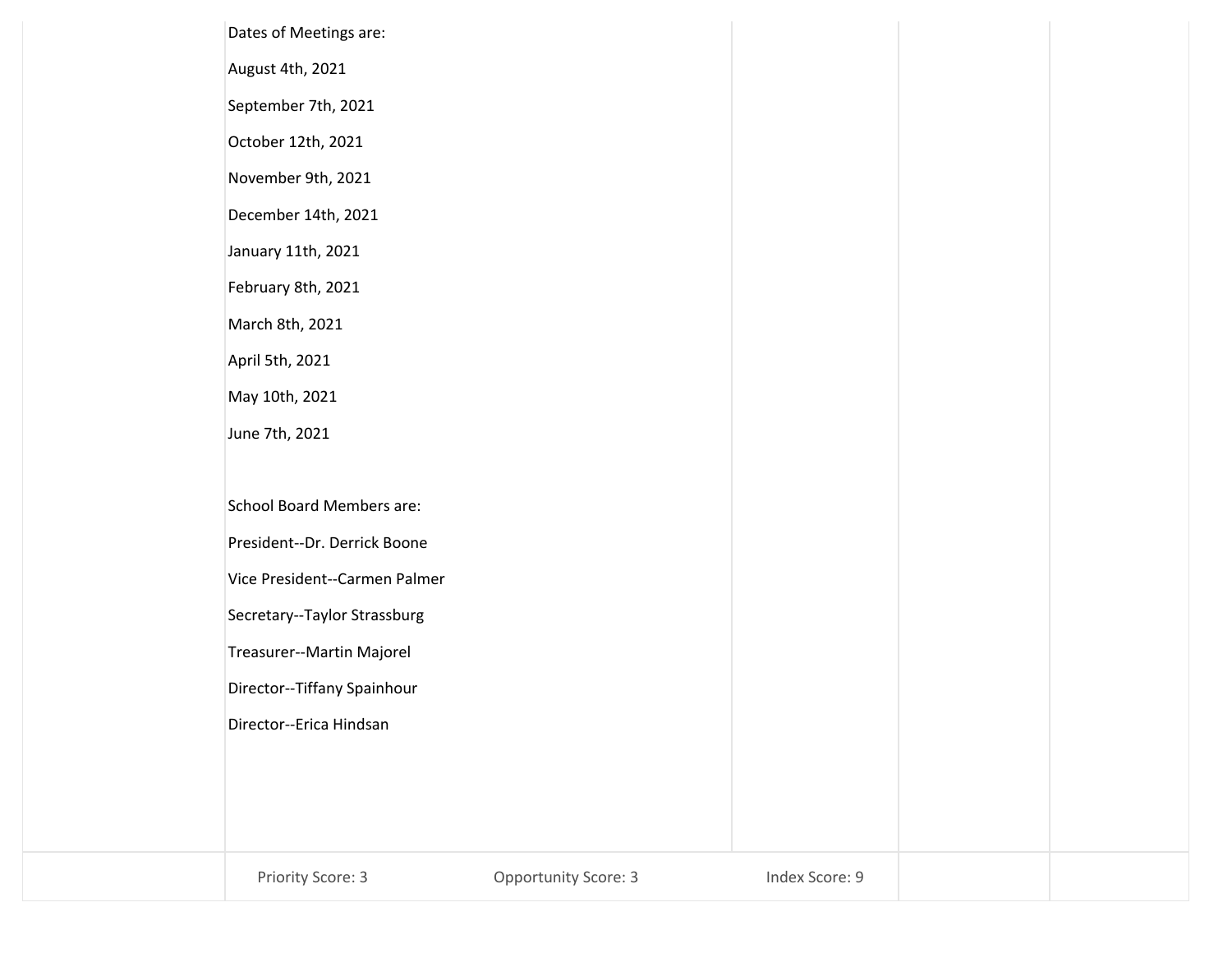| <b>How it will look</b><br>when fully met: | This requirement will be met when all board meetings will take place<br>for the 2021-2022 school year. All Board meetings are open to the<br>public and meeting minutes may be obtained by contacting the school<br>office.                                                                                                                                                                                                                                                                                                                                                                                                                                                  | <b>Objective Met</b><br>10/29/21  | <b>Wendy Barajas</b> | 09/02/2022         |
|--------------------------------------------|------------------------------------------------------------------------------------------------------------------------------------------------------------------------------------------------------------------------------------------------------------------------------------------------------------------------------------------------------------------------------------------------------------------------------------------------------------------------------------------------------------------------------------------------------------------------------------------------------------------------------------------------------------------------------|-----------------------------------|----------------------|--------------------|
| <b>Actions</b>                             |                                                                                                                                                                                                                                                                                                                                                                                                                                                                                                                                                                                                                                                                              |                                   |                      |                    |
|                                            | 12/3/20 School Board Meetings will be posted on the front door outside the<br>school for visitors to see.                                                                                                                                                                                                                                                                                                                                                                                                                                                                                                                                                                    | Complete 12/01/2021               | <b>Wendy Barajas</b> | 01/29/2021         |
| Notes:                                     |                                                                                                                                                                                                                                                                                                                                                                                                                                                                                                                                                                                                                                                                              |                                   |                      |                    |
| <b>Implementation:</b>                     |                                                                                                                                                                                                                                                                                                                                                                                                                                                                                                                                                                                                                                                                              | 10/29/2021                        |                      |                    |
| <b>Evidence</b>                            | 10/29/2021<br>Upcoming board meeting dates/times are posted outside of the school.                                                                                                                                                                                                                                                                                                                                                                                                                                                                                                                                                                                           |                                   |                      |                    |
| <b>Experience</b>                          | 10/29/2021<br>School Board reviewed proposed board schedule and voted to approve<br>it.                                                                                                                                                                                                                                                                                                                                                                                                                                                                                                                                                                                      |                                   |                      |                    |
| <b>Sustainability</b>                      | 10/29/2021<br>Continuation of posting meetings or any changes.                                                                                                                                                                                                                                                                                                                                                                                                                                                                                                                                                                                                               |                                   |                      |                    |
| <b>B1.03</b><br><b>KEY</b>                 | A Leadership Team consisting of the principal, teachers who lead the<br>Instructional Teams, and other professional staff meets regularly (at<br>least twice a month) to review implementation of effective practices.<br>(5137)                                                                                                                                                                                                                                                                                                                                                                                                                                             | Implementation<br><b>Status</b>   | <b>Assigned To</b>   | <b>Target Date</b> |
| <b>Initial Assessment:</b>                 | FA has compiled a well-rounded School Improvement Team, which<br>meets monthly. This team is comprised of a variety of teaching<br>experiences and background. Conversations are centered around<br>student development and success, and team members are quick to<br>engage in the school improvement process.<br>FA was able to secure a parent representative for our SIT meetings.<br>Calendarized School Improvement meetings have been set for 1<br>meeting per month. Collaboration with Interventionists, ELL, SPED<br>teachers will occur during the second meeting of the month (PLC).<br>Monday, September 20th, 2021 (SIT)<br>Monday, September 27th, 2021 (PLC) | Limited Development<br>12/03/2020 |                      |                    |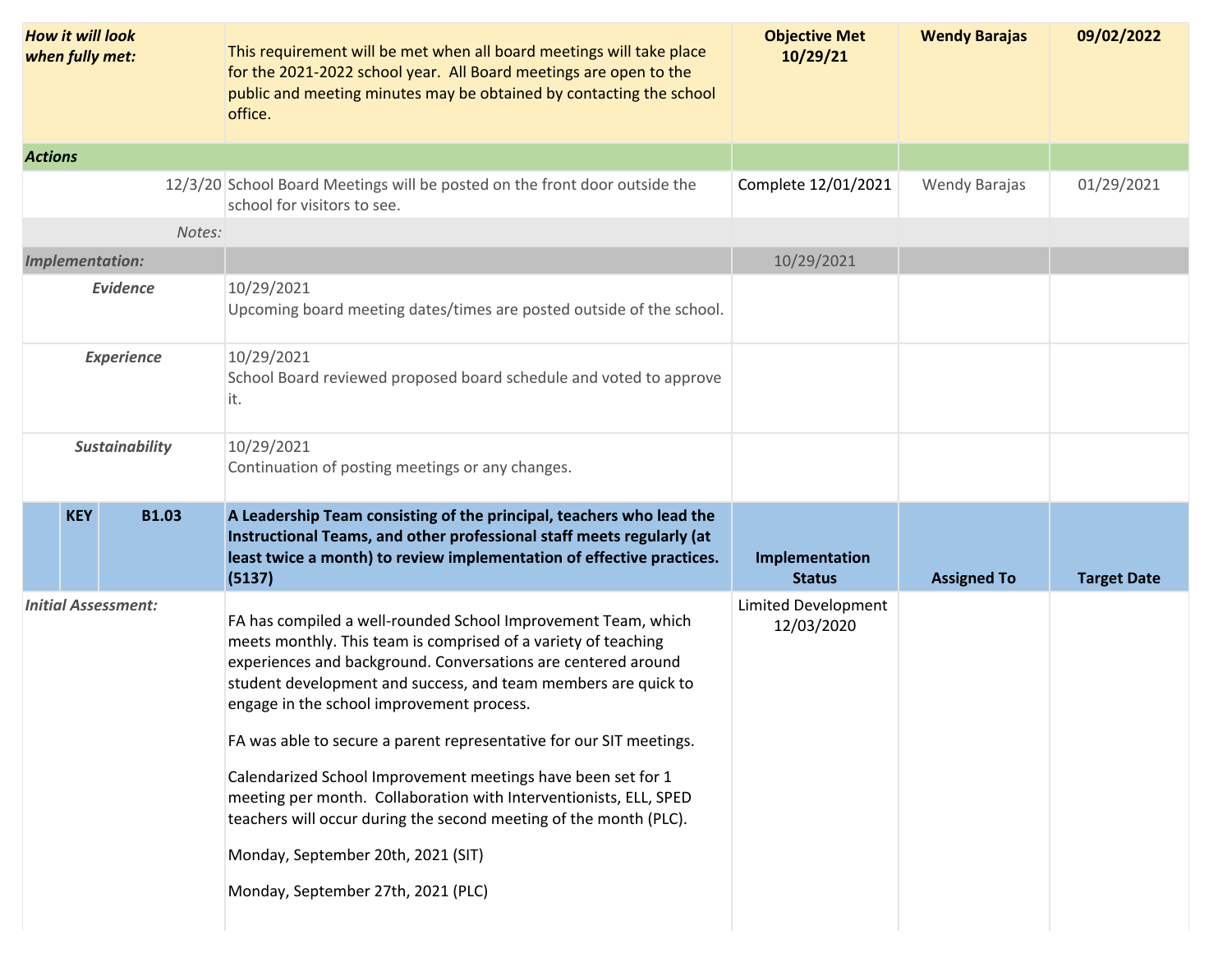|                                     | Monday, October 11th, 2021 (SIT)             |                                                                                                                                                                                                            |                                  |                      |            |
|-------------------------------------|----------------------------------------------|------------------------------------------------------------------------------------------------------------------------------------------------------------------------------------------------------------|----------------------------------|----------------------|------------|
|                                     | Monday, October 25th, 2021 (PLC)             |                                                                                                                                                                                                            |                                  |                      |            |
|                                     | Monday, November 8th, 2021 (SIT)             |                                                                                                                                                                                                            |                                  |                      |            |
|                                     | Monday, November 1st, 2021 (PLC)             |                                                                                                                                                                                                            |                                  |                      |            |
|                                     | Monday, November 29th, 2021 (SIT)            |                                                                                                                                                                                                            |                                  |                      |            |
|                                     | Monday, December 6th, 2021 (PLC)             |                                                                                                                                                                                                            |                                  |                      |            |
|                                     | Monday, December 20th, 2021 (PLC)            |                                                                                                                                                                                                            |                                  |                      |            |
|                                     | Monday, January 24th, 2022 (SIT)             |                                                                                                                                                                                                            |                                  |                      |            |
|                                     | Monday, January 31st, 2022 (PLC)             |                                                                                                                                                                                                            |                                  |                      |            |
|                                     | Monday, February 21st, 2022 (SIT)            |                                                                                                                                                                                                            |                                  |                      |            |
|                                     | Monday, February 28th, 2022 (PLC)            |                                                                                                                                                                                                            |                                  |                      |            |
|                                     | Monday, March 14th, 2022 (SIT)               |                                                                                                                                                                                                            |                                  |                      |            |
|                                     | Monday, March 28th, 2022 (PLC)               |                                                                                                                                                                                                            |                                  |                      |            |
|                                     | Monday, April 18th, 2021 (SIT)               |                                                                                                                                                                                                            |                                  |                      |            |
|                                     | Monday, April 25th, 2022 (PLC)               |                                                                                                                                                                                                            |                                  |                      |            |
|                                     | Monday, May 9th, 2022 (SIT)                  |                                                                                                                                                                                                            |                                  |                      |            |
|                                     | Monday, May 16th, 2022 (PLC)                 |                                                                                                                                                                                                            |                                  |                      |            |
|                                     |                                              |                                                                                                                                                                                                            |                                  |                      |            |
|                                     | Priority Score: 3                            | <b>Opportunity Score: 2</b>                                                                                                                                                                                | Index Score: 6                   |                      |            |
| How it will look<br>when fully met: | meeting will be uploaded in Indistar.        | School Improvement progress will be shared and monitored at each<br>meeting to ensure that all action steps are completed prior to due<br>dates. Evidence: agenda and meeting minutes for each SIT and PLC | <b>Objective Met</b><br>10/29/21 | <b>Wendy Barajas</b> | 09/03/2021 |
| <b>Actions</b>                      |                                              |                                                                                                                                                                                                            |                                  |                      |            |
|                                     | parents to join the school improvement team. | 12/3/20 Create an invitation through the December school newsletter for                                                                                                                                    | Complete 11/08/2021              | Wendy Barajas        | 01/29/2021 |
|                                     |                                              |                                                                                                                                                                                                            |                                  |                      |            |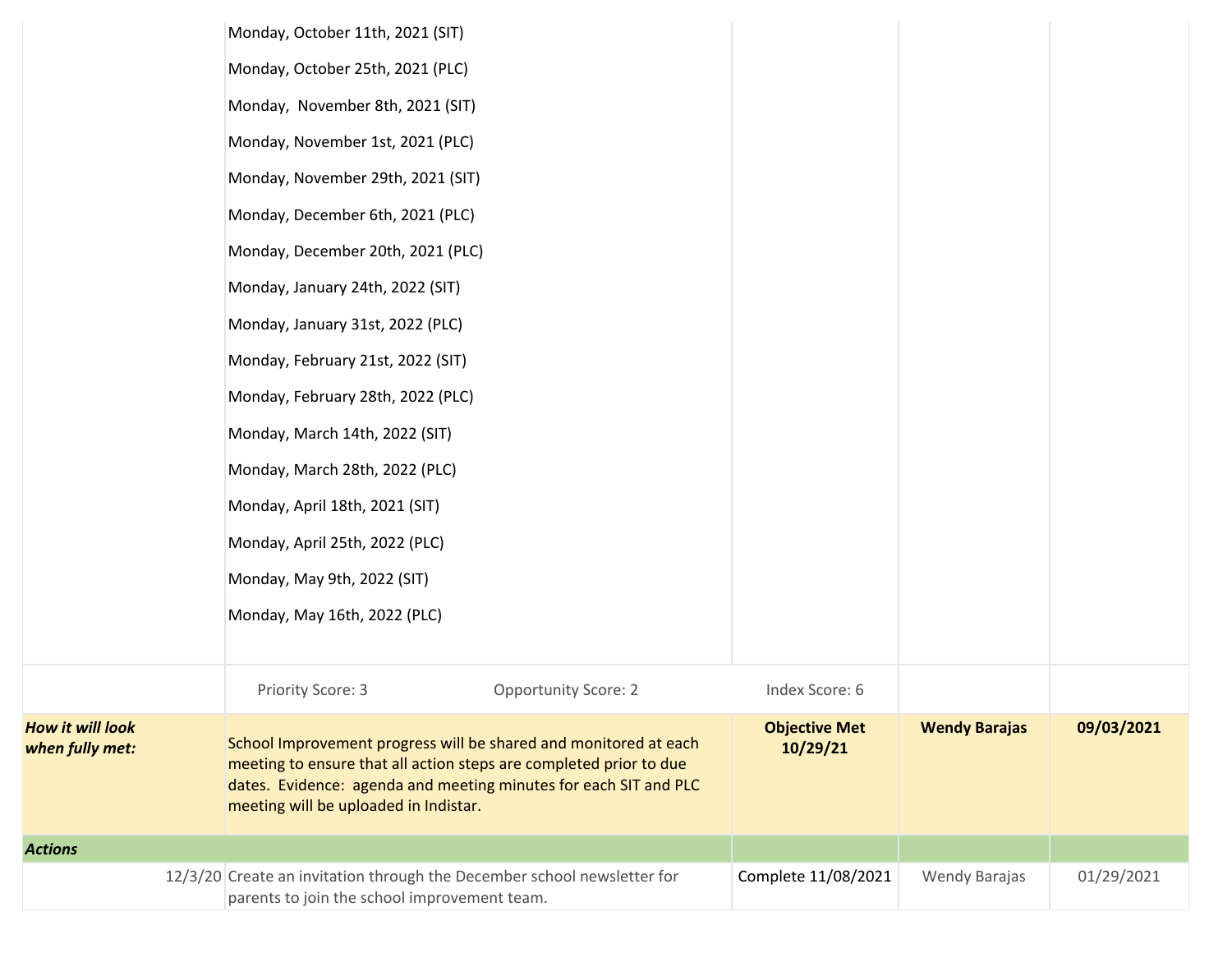|                            | Notes: Evidence: Parent representative consistently attends SIT meetings.                                                                                                                                                                                                     |                                   |                    |                    |
|----------------------------|-------------------------------------------------------------------------------------------------------------------------------------------------------------------------------------------------------------------------------------------------------------------------------|-----------------------------------|--------------------|--------------------|
| <b>Implementation:</b>     |                                                                                                                                                                                                                                                                               | 10/29/2021                        |                    |                    |
| <b>Evidence</b>            | 10/29/2021<br>Name of parent is Nisa McMillan.                                                                                                                                                                                                                                |                                   |                    |                    |
| <b>Experience</b>          | 10/29/2021<br>Frequent communication through weekly school reach messages, Title I<br>night, and school newsletter was provided to solicit participation of<br>parent representative. A parent did respond and will be coming to<br>monthly SIT meetings, starting 11/8/2021. |                                   |                    |                    |
| <b>Sustainability</b>      | 10/29/2021<br>Ensure parent representative has ongoing SIT dates and times.                                                                                                                                                                                                   |                                   |                    |                    |
| <b>Core Function:</b>      | <b>Dimension B - Leadership Capacity</b>                                                                                                                                                                                                                                      |                                   |                    |                    |
| <b>Effective Practice:</b> | <b>Distributed leadership and collaboration</b>                                                                                                                                                                                                                               |                                   |                    |                    |
| <b>KEY</b><br><b>B2.03</b> | The school has established a team structure among teachers with<br>specific duties and time for instructional planning.(5143)                                                                                                                                                 | Implementation<br><b>Status</b>   | <b>Assigned To</b> | <b>Target Date</b> |
| <b>Initial Assessment:</b> | Each teacher has been provided a planning period daily, as reflected in<br>the Master Calendar.                                                                                                                                                                               | Full Implementation<br>10/29/2021 |                    |                    |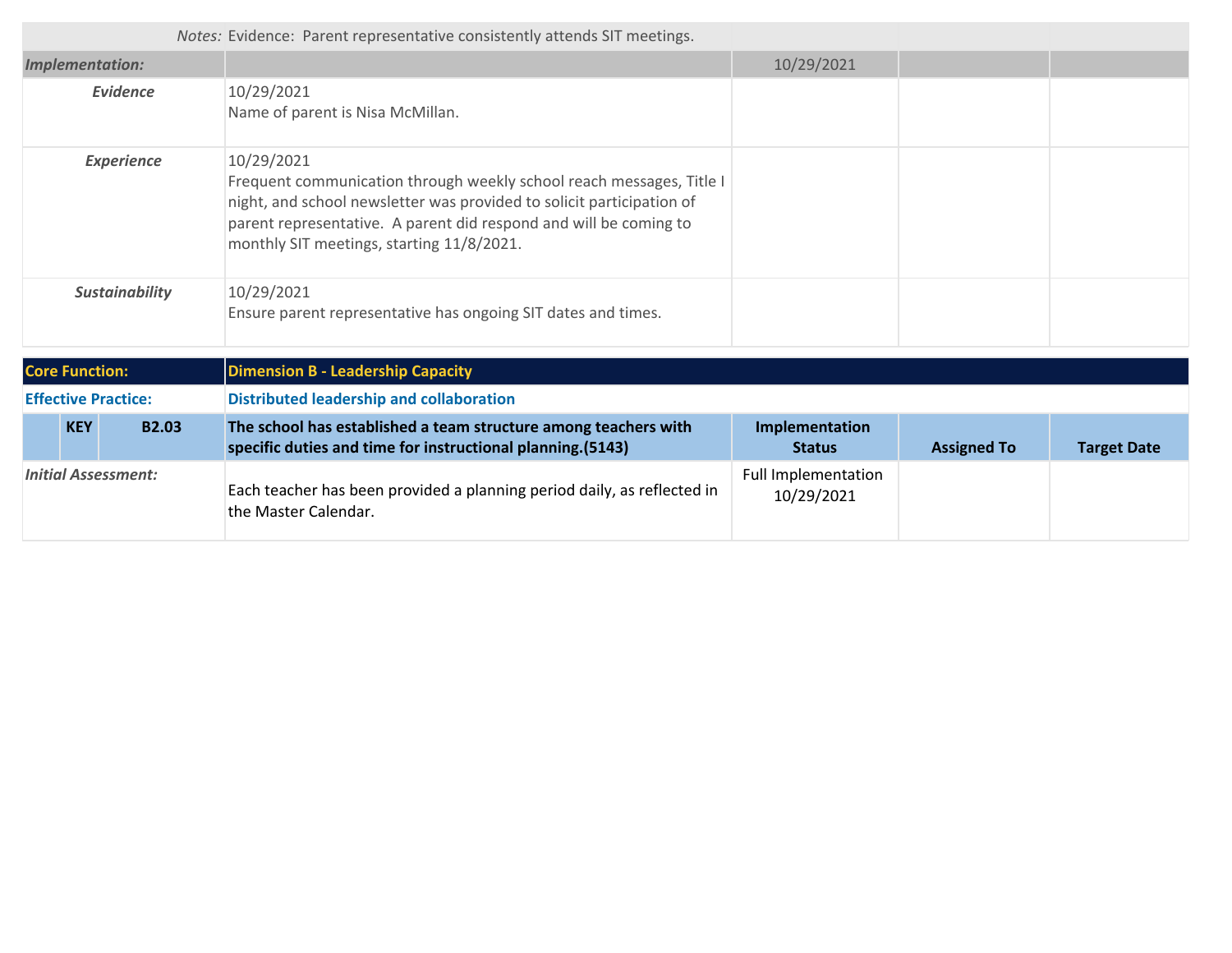| <b>Core Function:</b>                      |              | <b>Dimension B - Leadership Capacity</b>                                                                                                                                                                                                                 |                                   |                      |                    |
|--------------------------------------------|--------------|----------------------------------------------------------------------------------------------------------------------------------------------------------------------------------------------------------------------------------------------------------|-----------------------------------|----------------------|--------------------|
| <b>Effective Practice:</b>                 |              | <b>Monitoring instruction in school</b>                                                                                                                                                                                                                  |                                   |                      |                    |
| <b>KEY</b>                                 | <b>B3.03</b> | The principal monitors curriculum and classroom instruction regularly<br>and provides timely, clear, constructive feedback to teachers. (5149)                                                                                                           | Implementation<br><b>Status</b>   | <b>Assigned To</b>   | <b>Target Date</b> |
| <b>Initial Assessment:</b>                 |              | Annually, in collaboration with the Dean, the Principal conducts at least<br>one informal/formal observation for each teacher. Feedback is<br>provided on instructional quality and areas for improvement, and<br>documented in the classroom framework. | Limited Development<br>10/29/2021 |                      |                    |
| <b>How it will look</b><br>when fully met: |              | Interactive Classroom Framework shows completion of ratings entered<br>for each teacher.                                                                                                                                                                 |                                   | <b>Wendy Barajas</b> | 09/30/2022         |
| <b>Actions</b>                             |              |                                                                                                                                                                                                                                                          | 0 of $1(0%)$                      |                      |                    |
|                                            |              | 10/29/21 Interactive Classroom Framework will be successfully completed for all<br>teachers.                                                                                                                                                             |                                   | Wendy Barajas        | 09/30/2022         |
|                                            |              | Notes: Evidence: Interactive Classroom Framework showing all ratings have<br>been completed and entered.                                                                                                                                                 |                                   |                      |                    |
| <b>Core Function:</b>                      |              | <b>Dimension C - Professional Capacity</b>                                                                                                                                                                                                               |                                   |                      |                    |
| <b>Effective Practice:</b>                 |              | <b>Quality of professional development</b>                                                                                                                                                                                                               |                                   |                      |                    |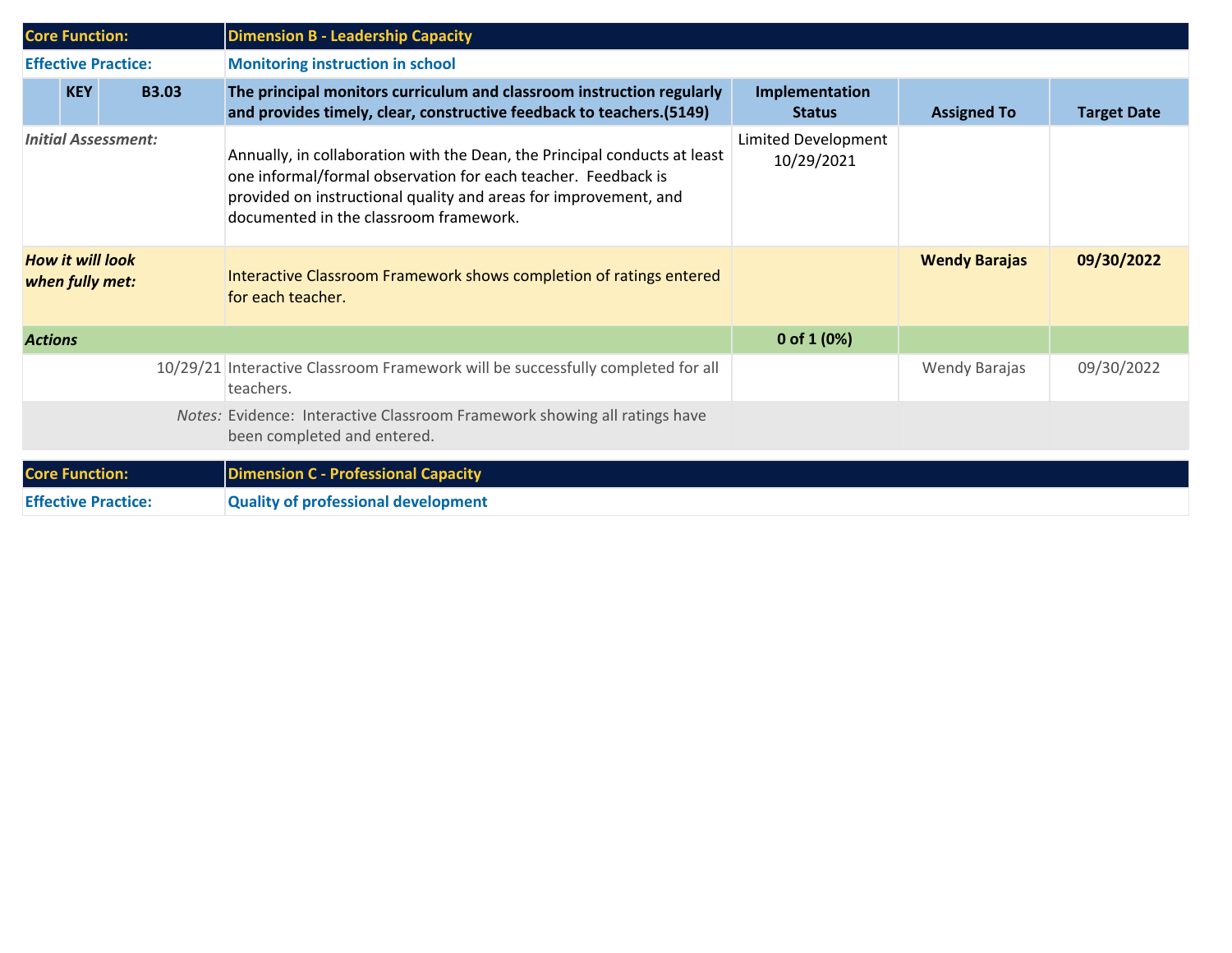| <b>KEY</b>                                 | C <sub>2.01</sub> | The LEA/School regularly looks at school performance data and<br>aggregated classroom observation data and uses that data to make<br>decisions about school improvement and professional development<br>needs.(5159)                                                                                                                                                                                                                                                                                                                                                                                                                                                                                                                                                                                                                                                                                                                                                                                                                                                                                                                                                                                                                                                                                                                                                                                                                                                                          | Implementation<br><b>Status</b>   | <b>Assigned To</b>   | <b>Target Date</b> |
|--------------------------------------------|-------------------|-----------------------------------------------------------------------------------------------------------------------------------------------------------------------------------------------------------------------------------------------------------------------------------------------------------------------------------------------------------------------------------------------------------------------------------------------------------------------------------------------------------------------------------------------------------------------------------------------------------------------------------------------------------------------------------------------------------------------------------------------------------------------------------------------------------------------------------------------------------------------------------------------------------------------------------------------------------------------------------------------------------------------------------------------------------------------------------------------------------------------------------------------------------------------------------------------------------------------------------------------------------------------------------------------------------------------------------------------------------------------------------------------------------------------------------------------------------------------------------------------|-----------------------------------|----------------------|--------------------|
| <b>Initial Assessment:</b>                 |                   | State assessment data is formed using subgroups. This data is reviewed<br>over the summer for trends among disaggregated groups. Data from<br>the 2020-2021 school year showed major learning loss for students in<br>all subgroups. Past EOG trends in data has also shown that our ELL &<br>SPED subgroup has struggled to make growth. Due to this, all<br>instructional learning PD was focused around addressing the learning<br>loss due to COVID. All 2020-2021 training and PLC meetings are<br>centered around utilizing all data to inform intervention<br>instruction. Teachers will continue to track student mastery of high<br>priority standards and report out at weekly one-on-one meetings with<br>their Dean. Deans will report out trends, concerns, celebrations at<br>weekly Admin meetings. Frequent Data Dives will occur once every 3-5<br>weeks, versus waiting to the end of the quarter. Modifications to<br>pacing, instruction, and intervention will be made based on these Data<br>Dives.<br>School-wide Goals were created, as follows--<br>Outcome Goal #1: 70% of students will perform at a 3.0 or higher on<br>weekly Math and ELA common assessments.<br>Outcome Goal #2: 65% of students will meet or exceed their Words per<br>Minutes goal based on progress monitoring assessments; 75% of<br>students in grades 4-8 receiving fluency intervention will meet or<br>exceed their Words per Minute goal based on progress monitoring<br>assessments. | Limited Development<br>11/15/2018 |                      |                    |
| <b>How it will look</b><br>when fully met: |                   | 2021-2022 EOG data will show an overall increase in growth and<br>proficiency for all subgroups.                                                                                                                                                                                                                                                                                                                                                                                                                                                                                                                                                                                                                                                                                                                                                                                                                                                                                                                                                                                                                                                                                                                                                                                                                                                                                                                                                                                              |                                   | <b>Wendy Barajas</b> | 10/31/2022         |
| <b>Actions</b>                             |                   |                                                                                                                                                                                                                                                                                                                                                                                                                                                                                                                                                                                                                                                                                                                                                                                                                                                                                                                                                                                                                                                                                                                                                                                                                                                                                                                                                                                                                                                                                               | 2 of 12 (17%)                     |                      |                    |
|                                            |                   | 10/24/19 Grades 3-5 will move to departmentalization in all subjects for the 2019<br>-2020 school year. Teachers selection was finalized using the most<br>recent EVAAS data, school performance data, and superintendent<br>feedback.                                                                                                                                                                                                                                                                                                                                                                                                                                                                                                                                                                                                                                                                                                                                                                                                                                                                                                                                                                                                                                                                                                                                                                                                                                                        | Complete 08/21/2019               | <b>Wendy Barajas</b> | 08/21/2019         |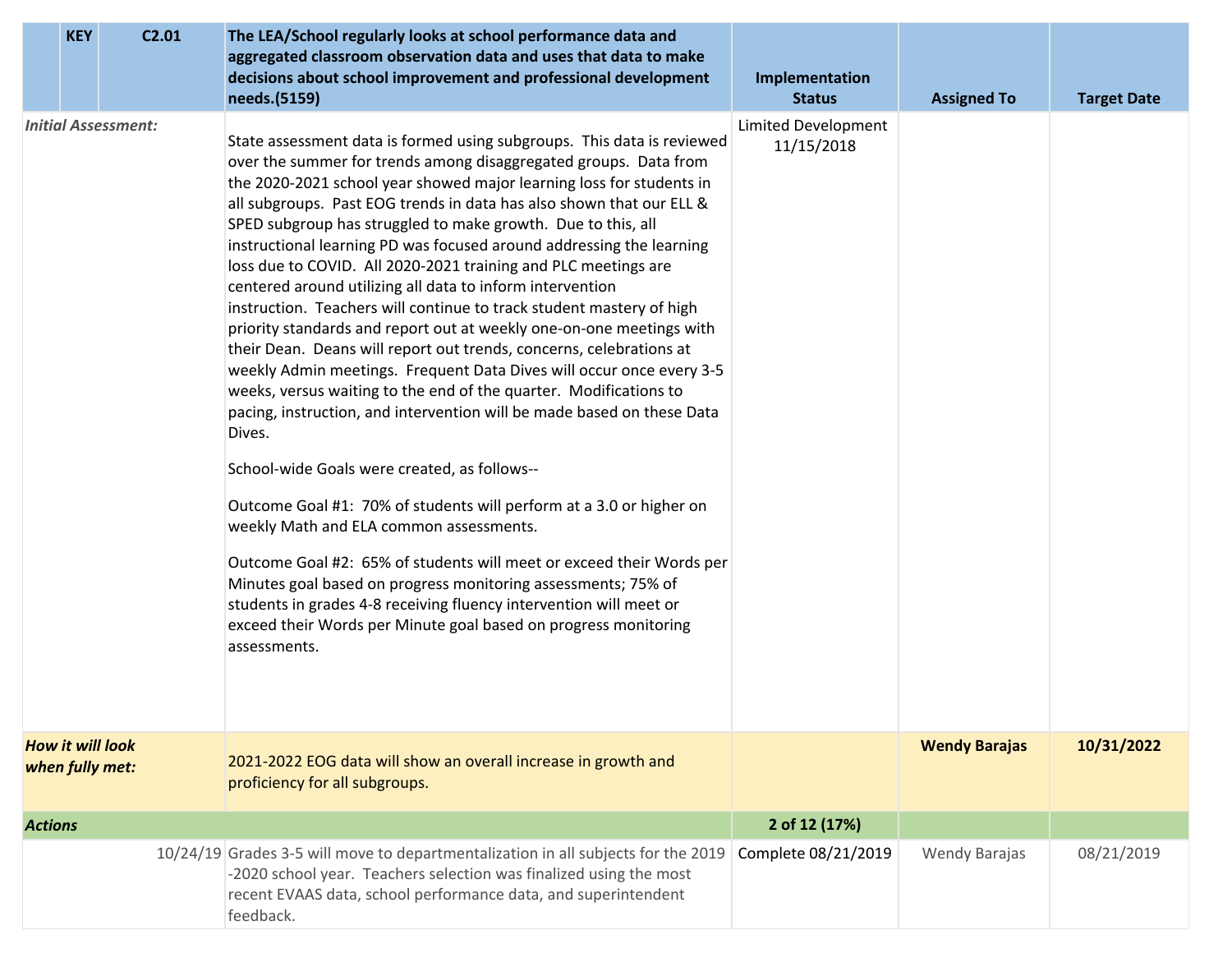|  | Notes: Evidence: EVAAS data, school performance data, superintendent<br>feedback.                                                                                                                                                                                                                                                                                                                                                        |                     |                      |            |
|--|------------------------------------------------------------------------------------------------------------------------------------------------------------------------------------------------------------------------------------------------------------------------------------------------------------------------------------------------------------------------------------------------------------------------------------------|---------------------|----------------------|------------|
|  | 10/24/19 After each quarter, teachers will classify students in levels for<br>intervention. This will include identifying students who are within 10<br>points of being proficient, and those that are categorized as Black,<br>Hispanic, and English Language Learners. The teams will also review<br>what intervention services are already being provided for each student,<br>and make adjustments for those that need more support. | Complete 06/11/2021 | Lisa Hamilton        | 06/11/2021 |
|  | Notes: Evidence: Intervention Caseloads                                                                                                                                                                                                                                                                                                                                                                                                  |                     |                      |            |
|  | 10/29/21 Outcome Goal #1:<br>Deans will support teachers in unpacking unites to identify key<br>concepts and priority standards.                                                                                                                                                                                                                                                                                                         |                     | <b>Emily Holman</b>  | 09/30/2022 |
|  | Notes: Evidence: PLC agenda; annotated unpacking documents                                                                                                                                                                                                                                                                                                                                                                               |                     |                      |            |
|  | 10/29/21 Outcome Goal #1: Deans will support teachers in reviewing common<br>assessments/unit assessments prior to teaching.                                                                                                                                                                                                                                                                                                             |                     | Mary Ellen Kitko     | 09/30/2022 |
|  | Notes: Evidence: PLC Agenda                                                                                                                                                                                                                                                                                                                                                                                                              |                     |                      |            |
|  | 10/29/21 Outcome Goal #1: Principal and Dean will observe instruction to ensure<br>lessons aligned to common assessments are delivered as planned and<br>expected. Include DSQ at school visits first 9 weeks.                                                                                                                                                                                                                           |                     | <b>Wendy Barajas</b> | 09/30/2022 |
|  | Notes: Evidence: Observation schedule; weekly lesson plans; scope and<br>sequence progress check.                                                                                                                                                                                                                                                                                                                                        |                     |                      |            |
|  | 10/29/21 Outcome Goal #1: Students scoring below 3.0 on exit tickets and<br>weekly assessments will receive small group support targeted to<br>standards.                                                                                                                                                                                                                                                                                |                     | <b>Kelsey Martin</b> | 09/30/2022 |
|  | Notes: Evidence: Weekly Lesson Plan; Reassessment; lesson observation                                                                                                                                                                                                                                                                                                                                                                    |                     |                      |            |
|  | 10/29/21 Outcome Goal #1: PLC meeting conducted bi-weekly with teachers to<br>review upcoming priority standards, exit tickets, and/or common<br>assessment data.                                                                                                                                                                                                                                                                        |                     | <b>Kelsey Martin</b> | 09/30/2022 |
|  | Notes: Evidence: Outlook calendar of meeting dates/PLC meeting notes.                                                                                                                                                                                                                                                                                                                                                                    |                     |                      |            |
|  | 10/29/21 Outcome Goal #1: 2-Hour Data Dives will be conducted once every 3-5<br>weeks to analyze data trends and identify/review/adjust student<br>intervention groups.                                                                                                                                                                                                                                                                  |                     | Sara Overman         | 09/30/2022 |
|  | Notes: Evidence: outlook calendar of meeting dates; data dive minutes;<br>student groups.                                                                                                                                                                                                                                                                                                                                                |                     |                      |            |
|  | 10/29/21 Outcome Goal #1: 1 hour PLC meeting with General Education and<br>SPED/ELL teachers to review progress of students in intervention<br>groups; adjustment to Tier 3 groups as needed.                                                                                                                                                                                                                                            |                     | Jordan Turner        | 09/30/2022 |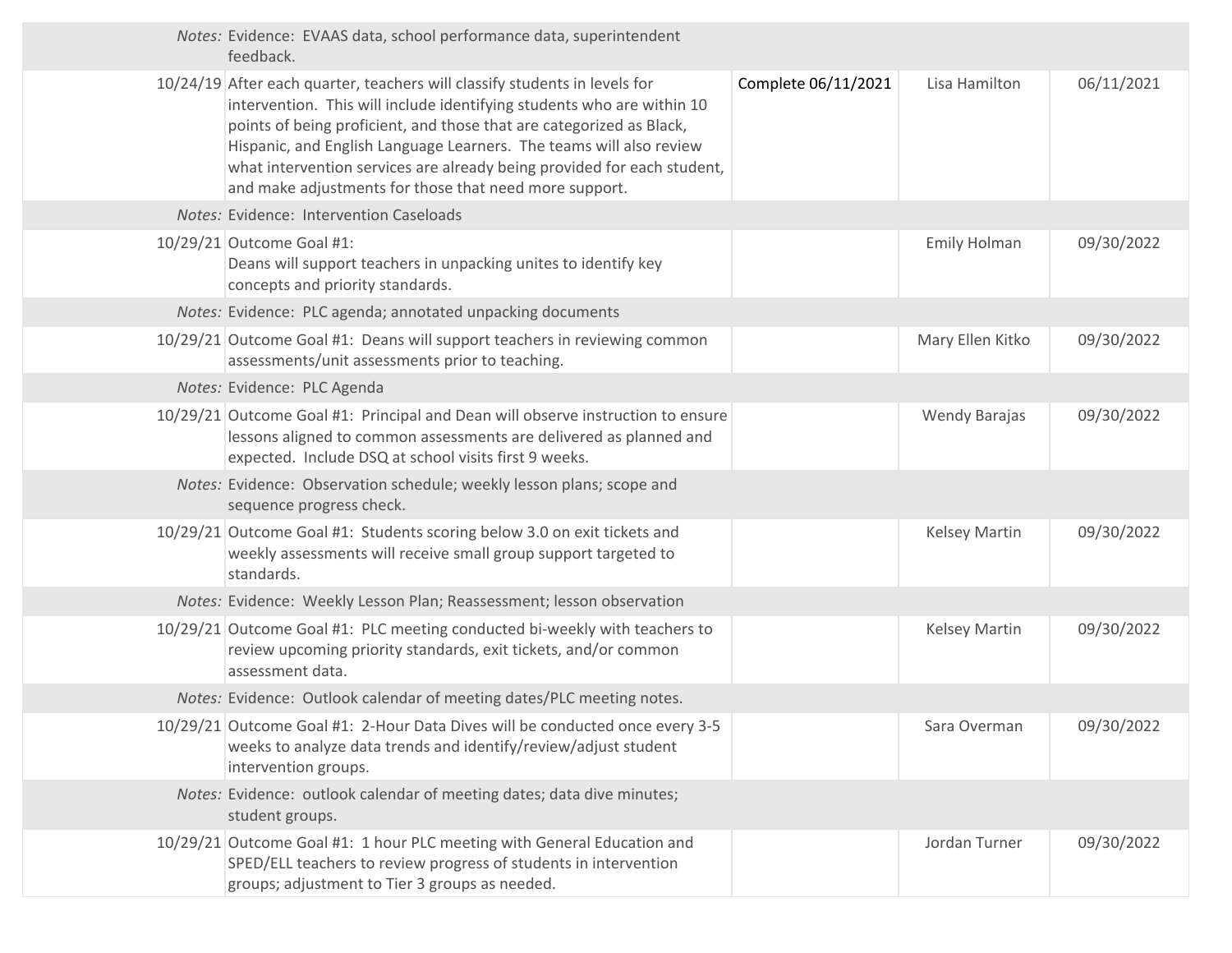|                            | Notes: Evidence: Outlook calendar of meeting dates; meeting agenda and<br>notes with follow up steps.                                                                                                                                                                                                                                                                                                         |                                          |                      |                    |
|----------------------------|---------------------------------------------------------------------------------------------------------------------------------------------------------------------------------------------------------------------------------------------------------------------------------------------------------------------------------------------------------------------------------------------------------------|------------------------------------------|----------------------|--------------------|
|                            | 10/29/21 Outcome Goal #2: K-8 Teams analyze DIBELS/Corrective Reading data<br>to determine class areas of need and develop intentional instructional<br>plans aligned to support student growth.                                                                                                                                                                                                              |                                          | Lisa Hamilton        | 09/30/2022         |
|                            | Notes: Evidence: PLC grade level meeting notes, workshop schedule/agenda;<br>intervention lesson plans                                                                                                                                                                                                                                                                                                        |                                          |                      |                    |
|                            | 10/29/21 Outcome Goal #2: Students not meeting growth goals during progress<br>monitoring will be schedule for additional intervention support.                                                                                                                                                                                                                                                               |                                          | <b>Kelsey Martin</b> | 09/30/2022         |
|                            | Notes: Evidence: Weekly schedules for instruction, lesson plans, observations.                                                                                                                                                                                                                                                                                                                                |                                          |                      |                    |
|                            | 10/29/21 Outcome Goal #2: Grade level and Intervention PLC meet every 6<br>weeks to monitor DIBELS/Corrective Reading growth and plan for<br>interventions.                                                                                                                                                                                                                                                   |                                          | Sharron Osia         | 09/30/2022         |
|                            | Notes: Evidence: Outlook calendar of meeting dates/PLC meeting notes.                                                                                                                                                                                                                                                                                                                                         |                                          |                      |                    |
| <b>Core Function:</b>      | <b>Dimension C - Professional Capacity</b>                                                                                                                                                                                                                                                                                                                                                                    |                                          |                      |                    |
| <b>Effective Practice:</b> | <b>Talent recruitment and retention</b>                                                                                                                                                                                                                                                                                                                                                                       |                                          |                      |                    |
| <b>KEY</b><br>C3.04        | The LEA/School has established a system of procedures and protocols<br>for recruiting, evaluating, rewarding, and replacing staff.(5168)                                                                                                                                                                                                                                                                      | Implementation<br><b>Status</b>          | <b>Assigned To</b>   | <b>Target Date</b> |
| <b>Initial Assessment:</b> | Forsyth Academy works in conjunction with our Management company,<br>National Heritage Academies to recruit, hire, and retain teachers. This<br>is done through frequent collaboration meetings to ensure recruitment<br>efforts, in addition to ensuring candidates have successfully completed<br>the hiring process. Working with our financial department also occurs<br>to successfully retain teachers. | <b>Full Implementation</b><br>10/29/2021 |                      |                    |
| <b>Core Function:</b>      | <b>Dimension E - Families and Community</b>                                                                                                                                                                                                                                                                                                                                                                   |                                          |                      |                    |
| <b>Effective Practice:</b> | <b>Family Engagement</b>                                                                                                                                                                                                                                                                                                                                                                                      |                                          |                      |                    |
| E1.06<br><b>KEY</b>        |                                                                                                                                                                                                                                                                                                                                                                                                               |                                          |                      |                    |